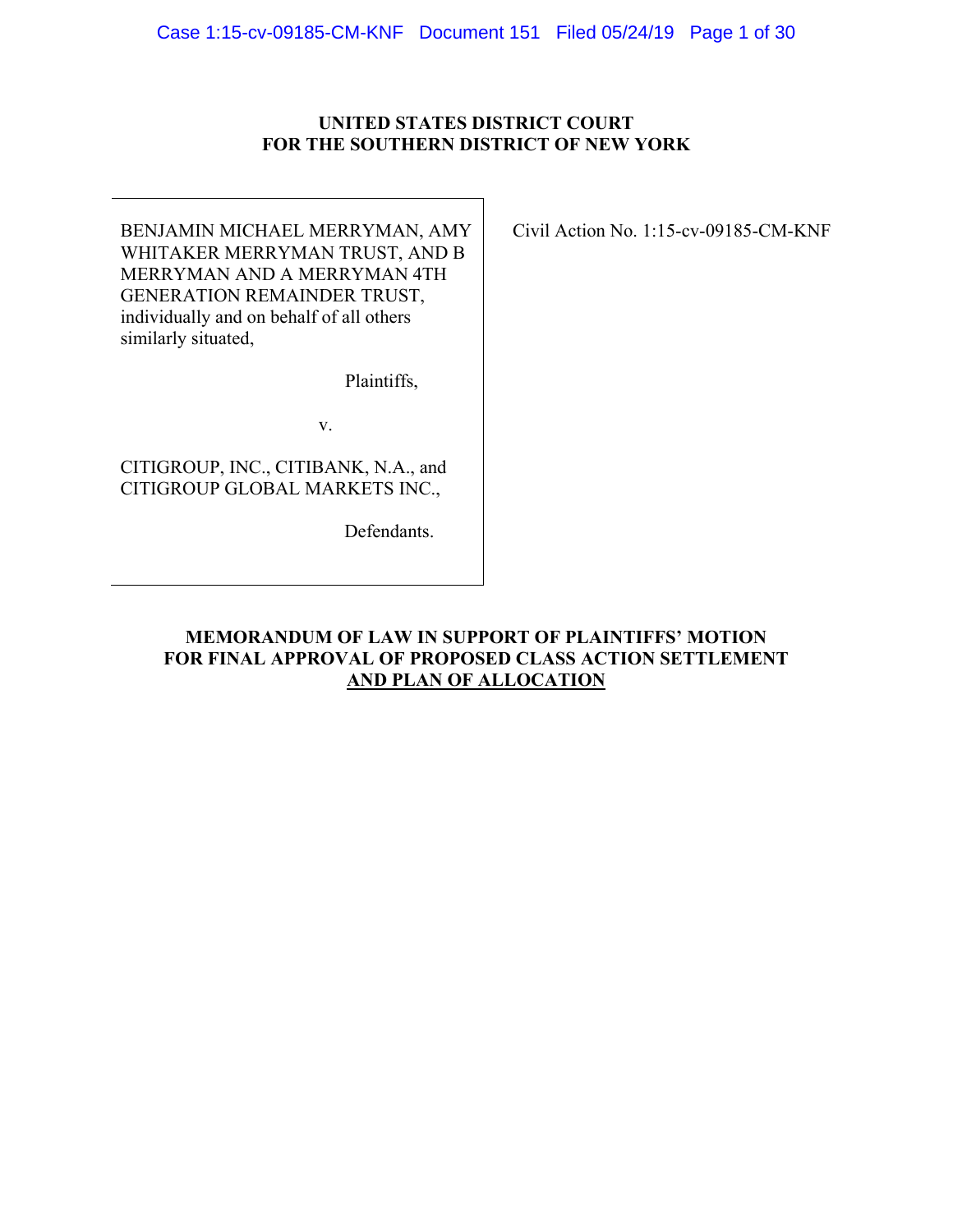# **TABLE OF CONTENTS**

## **Page**

| I.   |           |                                                                                                                                                       |                                                               |                                                                   |  |  |  |
|------|-----------|-------------------------------------------------------------------------------------------------------------------------------------------------------|---------------------------------------------------------------|-------------------------------------------------------------------|--|--|--|
| II.  |           |                                                                                                                                                       |                                                               |                                                                   |  |  |  |
|      | A.        | The Settlement Meets the Standards for Final Approval Under Rule 23(e) 4                                                                              |                                                               |                                                                   |  |  |  |
|      | <b>B.</b> |                                                                                                                                                       |                                                               |                                                                   |  |  |  |
|      | $C$ .     | The Settlement Was Negotiated at Arm's-Length Negotiations with the                                                                                   |                                                               |                                                                   |  |  |  |
|      | D.        | The Relief that the Settlement Provides for the Class Is Adequate, Taking<br>into Account the Costs, Risks, and Delay of Further Litigation and Other |                                                               |                                                                   |  |  |  |
|      |           | 1.                                                                                                                                                    |                                                               | The Complexity, Expense, and Likely Duration of the Litigation  9 |  |  |  |
|      |           | 2.                                                                                                                                                    |                                                               |                                                                   |  |  |  |
|      |           |                                                                                                                                                       | (a)                                                           |                                                                   |  |  |  |
|      |           |                                                                                                                                                       | (b)                                                           |                                                                   |  |  |  |
|      |           |                                                                                                                                                       | (c)                                                           |                                                                   |  |  |  |
|      |           |                                                                                                                                                       | (d)                                                           | Risks to Maintaining the Class Action Through Trial 13            |  |  |  |
|      |           | 3.                                                                                                                                                    |                                                               |                                                                   |  |  |  |
|      |           | $\overline{4}$ .                                                                                                                                      | Stage of the Proceedings and Amount of Discovery Completed 14 |                                                                   |  |  |  |
|      |           | 5.                                                                                                                                                    | Ability of Defendant to Withstand a Greater Judgment  15      |                                                                   |  |  |  |
|      |           | 6.                                                                                                                                                    | The Range of Reasonableness of Settlement Amount in Light of  |                                                                   |  |  |  |
|      | E.        | The Other Rule $23(e)(2)$ Factors Support Final Approval of the Settlement  17                                                                        |                                                               |                                                                   |  |  |  |
|      | F.        | The Settlement Treats Class Members Equitably Relative to Each Other  19                                                                              |                                                               |                                                                   |  |  |  |
| III. |           |                                                                                                                                                       |                                                               |                                                                   |  |  |  |
| IV.  |           | THE NOTICE OF SETTLEMENT SATISFIES DUE PROCESS                                                                                                        |                                                               |                                                                   |  |  |  |
| V.   |           |                                                                                                                                                       |                                                               |                                                                   |  |  |  |
| VI.  |           |                                                                                                                                                       |                                                               |                                                                   |  |  |  |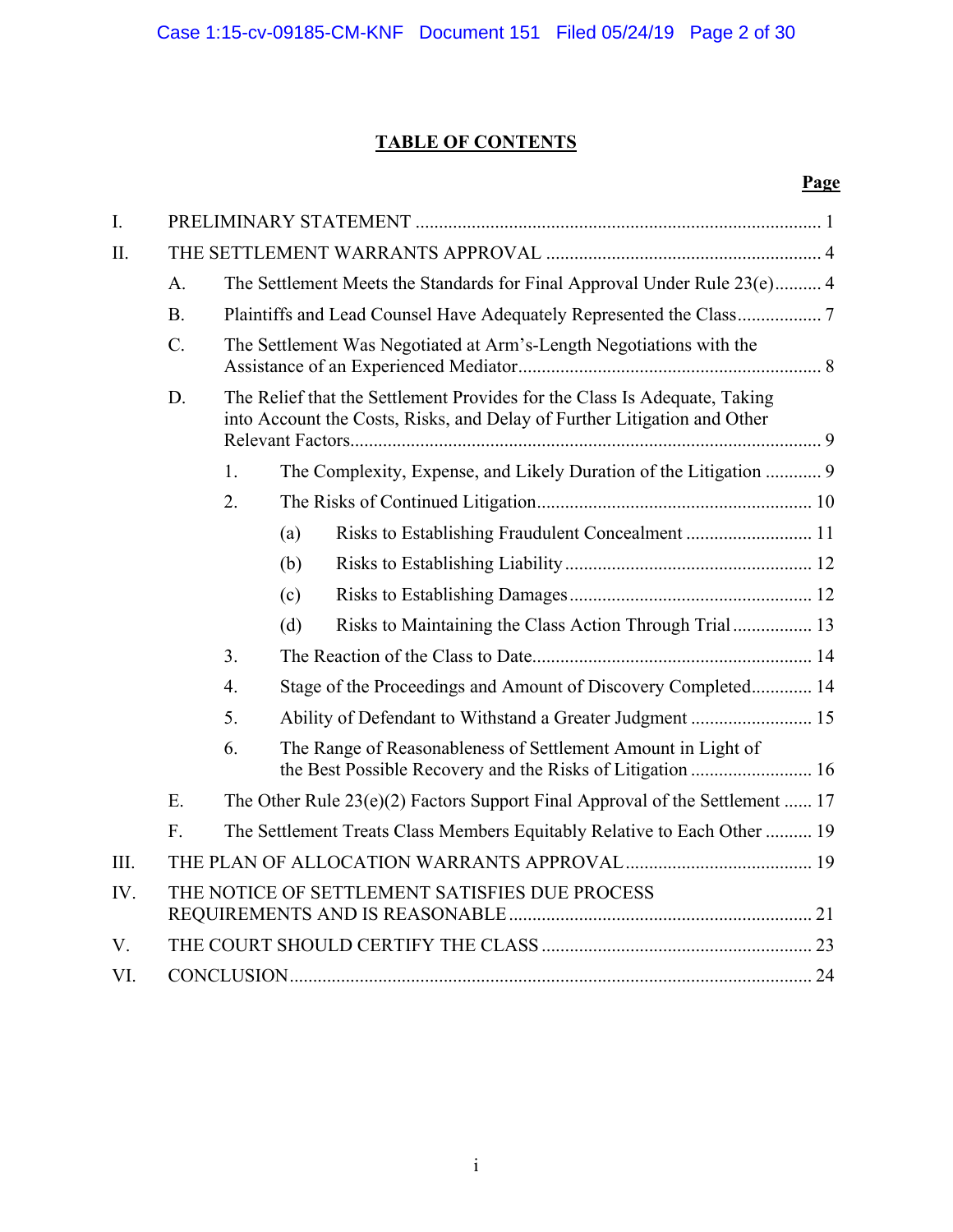## **TABLE OF AUTHORITIES**

**Cases** 

## **Page**

| In re Amgen Inc. Sec. Litig.,                                                                                   |
|-----------------------------------------------------------------------------------------------------------------|
| Annunziato v. Collecto, Inc.,                                                                                   |
| In re Barrick Gold Sec. Litig.,                                                                                 |
| In re Bear Stearns Cos., Inc. Sec., Deriv. and ERISA Litig.,                                                    |
| Cavalieri v. Gen. Elec. Co.,                                                                                    |
| In re Citigroup Inc. Bond Litig.,                                                                               |
| City of Detroit v. Grinnell Corp.,<br>495 F.2d 448 (2d Cir. 1974), abrogated on other grounds by Goldberger v.  |
| City of Providence v. Aéropostale, Inc.,<br>2014 WL 1883494 (S.D.N.Y. May 9, 2014), aff'd sub nom. Arbuthnot v. |
| D'Amato v. Deutsche Bank,                                                                                       |
| Dornberger v. Metro. Life Ins. Co.,                                                                             |
| In re Facebook, Inc. IPO Sec. & Deriv. Litig.,<br>2015 WL 6971424 (S.D.N.Y. Nov. 9, 2015),                      |
| In re Facebook, Inc., IPO Sec. & Deriv. Litig.,                                                                 |
| In re Giant Interactive Grp., Inc. Sec. Litig.,                                                                 |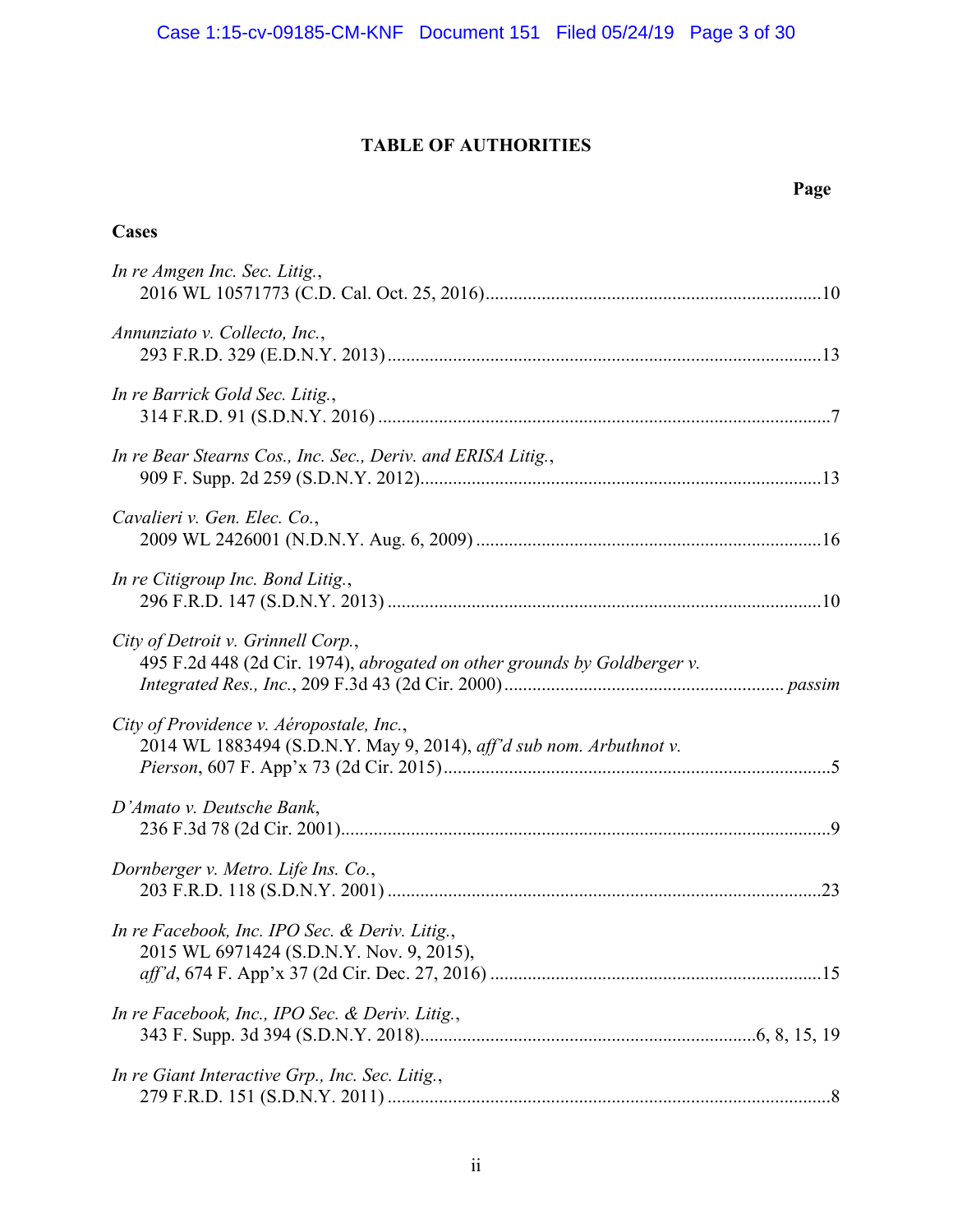## **TABLE OF AUTHORITIES (continued)**

| In re Global Crossing Sec. and ERISA Litig.,                  |
|---------------------------------------------------------------|
| Hefler v. Wells Fargo $\&$ Co.,                               |
| In re IMAX Sec. Litig.,                                       |
| In re LinkedIn User Privacy Litig.,                           |
| In re Luxottica Grp. S.p.A. Sec. Litig.,                      |
| Maley v. Del Global Techs. Corp.,                             |
| Meredith Corp. v. SESAC, LLC,                                 |
| In re Merrill Lynch & Co., Inc. Research Reports Sec. Litig., |
| In re Merrill Lynch & Co., Inc. Research Reports Sec. Litig., |
| Merryman v. JPMorgan Chase Bank, N.A.,                        |
| In re NASDAQ Mkt.-Makers Antitrust Litig.,                    |
| In re NASDAQ Mkt.-Makers Antitrust Litig.,                    |
| Newman v. Stein,                                              |
| In re PaineWebber Ltd. P'ships Litig.,                        |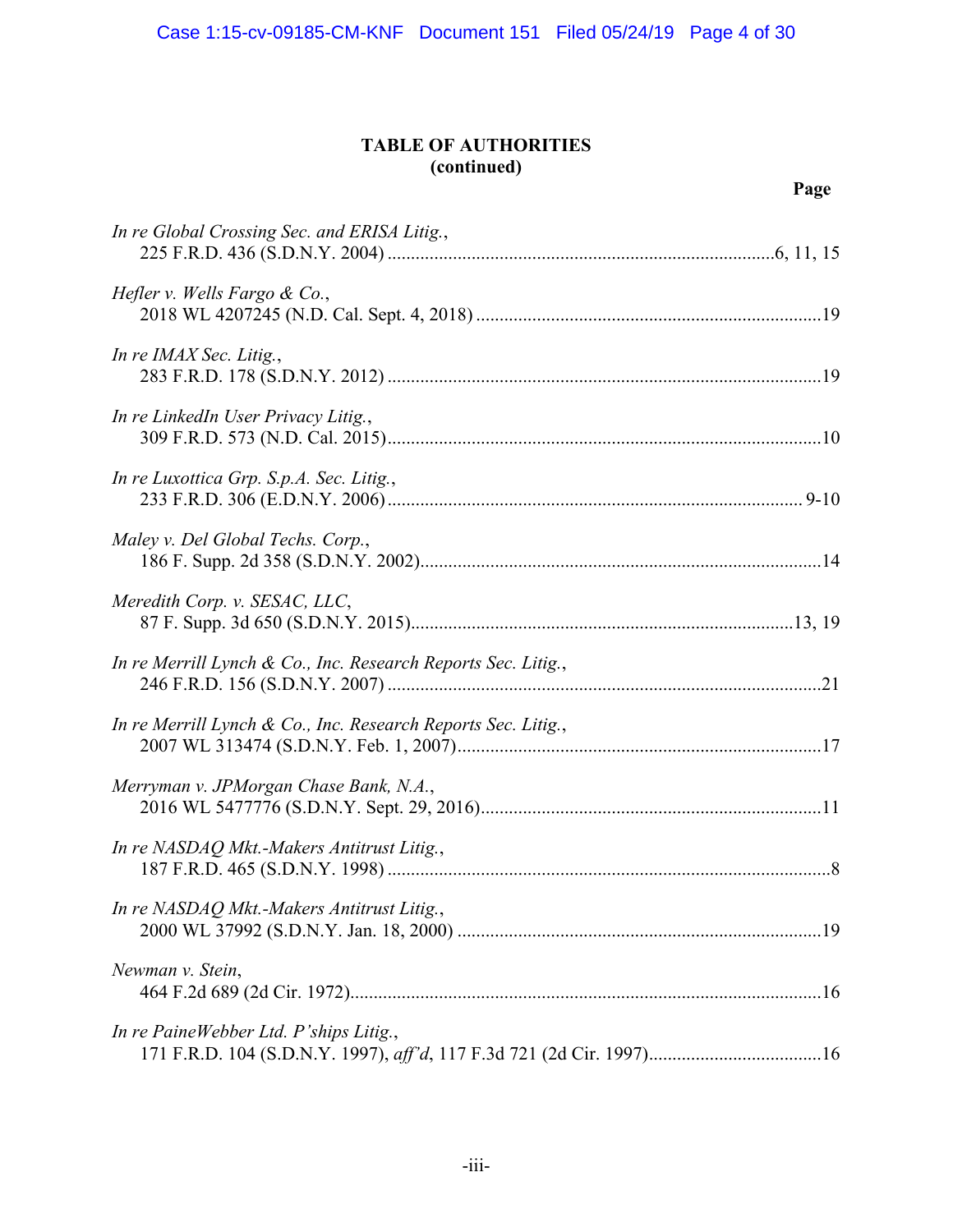## **TABLE OF AUTHORITIES (continued)**

## **Page**

| In re Payment Card Interchange Fee & Merch. Disc. Antitrust Litig., |
|---------------------------------------------------------------------|
| In re Platinum & Palladium Commodities Litig.,                      |
| In re Polaroid ERISA Litig.,                                        |
| In re Prudential Sec. Inc. Ltd. P'ships Litig.,                     |
| Shapiro v. JPMorgan Chase & Co.,                                    |
| Spann v. J.C. Penney Corp.,                                         |
| State of N.Y. v. Hendrickson Bros.,                                 |
| In re Sumitomo Copper Litig.,                                       |
| In re Telik, Inc. Sec. Litig.,                                      |
| In re Virtus Inv. Partners, Inc. Sec. Litig.,                       |
| Wal-Mart Stores, Inc. v. Visa U.S.A., Inc.,                         |
| Weinberger v. Kendrick,                                             |
| Yang v. Focus Media Holding Ltd.,                                   |
| <b>Other Authorities</b>                                            |
|                                                                     |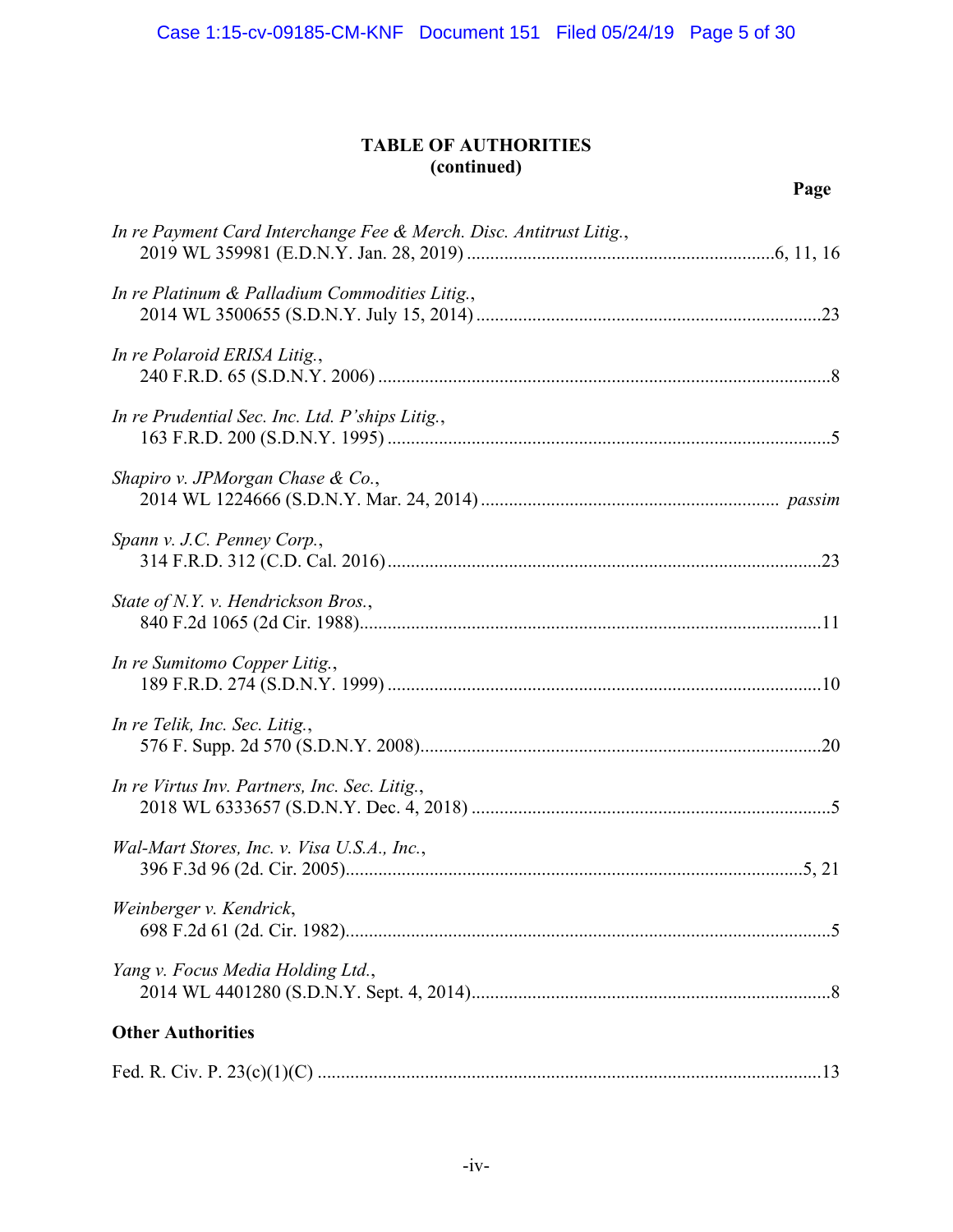## **TABLE OF AUTHORITIES (continued)**

## **Page**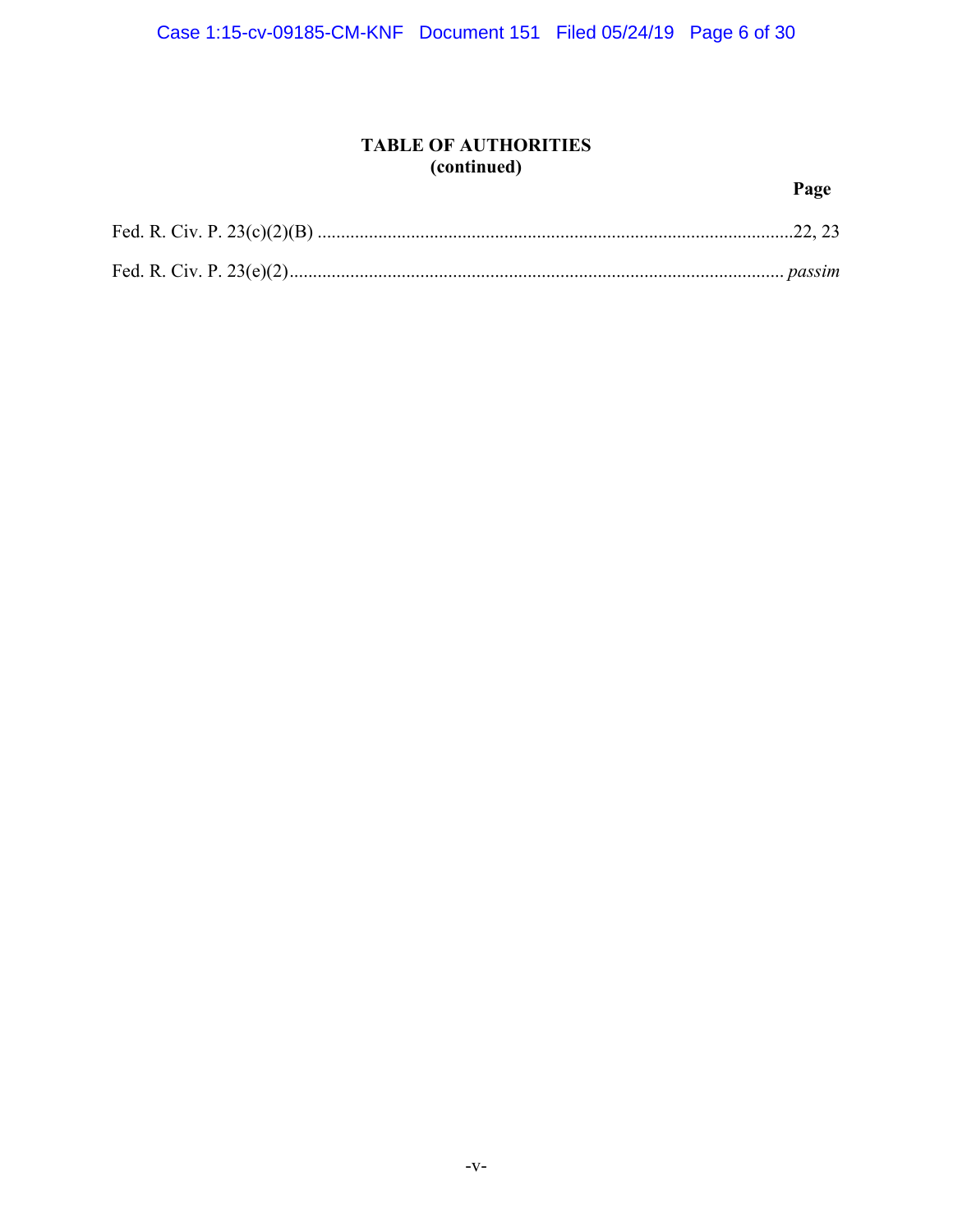#### Case 1:15-cv-09185-CM-KNF Document 151 Filed 05/24/19 Page 7 of 30

Benjamin Michael Merryman, Amy Whitaker Merryman Trust, and B Merryman and A Merryman 4th Generation Remainder Trust (collectively, "Named Plaintiffs") along with Chester County Employees Retirement Fund and Stephen Hildreth ("Proposed Intervenors" and, together with Named Plaintiffs, "Plaintiffs") respectfully submit this memorandum of law in support of their motion pursuant to Federal Rule of Civil Procedure ("Rule") 23(e), requesting: (1) final approval of the proposed settlement of the above-captioned action ("Settlement"), (2) approval of the proposed plan for allocating the net proceeds of the Settlement ("Plan of Allocation"), and (3) certification of the Class for purposes of effectuating the Settlement.<sup>1</sup>

### **I. PRELIMINARY STATEMENT**

 $\overline{a}$ 

Subject to this Court's final approval, Plaintiffs, through Lead Counsel, have obtained a Settlement for \$14,750,000 in cash plus valuable injunctive relief in exchange for the dismissal of all claims brought in this Litigation and a full release of claims against Citibank, N.A. ("Defendant," "Citi" or the "Depositary").<sup>2</sup> As described herein and in the accompanying Nirmul Declaration, the Settlement is a very favorable result for the Class, providing a substantial and certain recovery while avoiding the significant risks of continued litigation.

Notably, at the time the Settlement was reached, the Parties were awaiting the Court's decision on a critical motion—Proposed Intervenors' Motion to Intervene (ECF No. 112) in the Litigation under Rule 24 for the purpose of renewing class certification—which, if denied, would

<sup>1</sup> Capitalized terms not defined herein have the meanings ascribed to them in the Stipulation and Agreement of Settlement dated August 20, 2018 (ECF No. 131) ("Stipulation") or in the Declaration of Sharan Nirmul in Support of (1) Plaintiffs' Motion for Final Approval of Proposed Class Action Settlement and Plan of Allocation; and (2) Lead Counsel's Motion for an Award of Attorneys' Fees and Reimbursement of Litigation Expenses ("Nirmul Declaration" or "Nirmul Decl."), filed herewith. Citations to " $\parallel$ " herein refer to paragraphs in the Nirmul Declaration and citations to "Ex. <sup>"</sup> herein refer to exhibits to the Nirmul Declaration.

<sup>2</sup> In accordance with the Stipulation, the cash portion of the Settlement ("Settlement Amount") was deposited into an interest-bearing escrow account on September 12, 2018.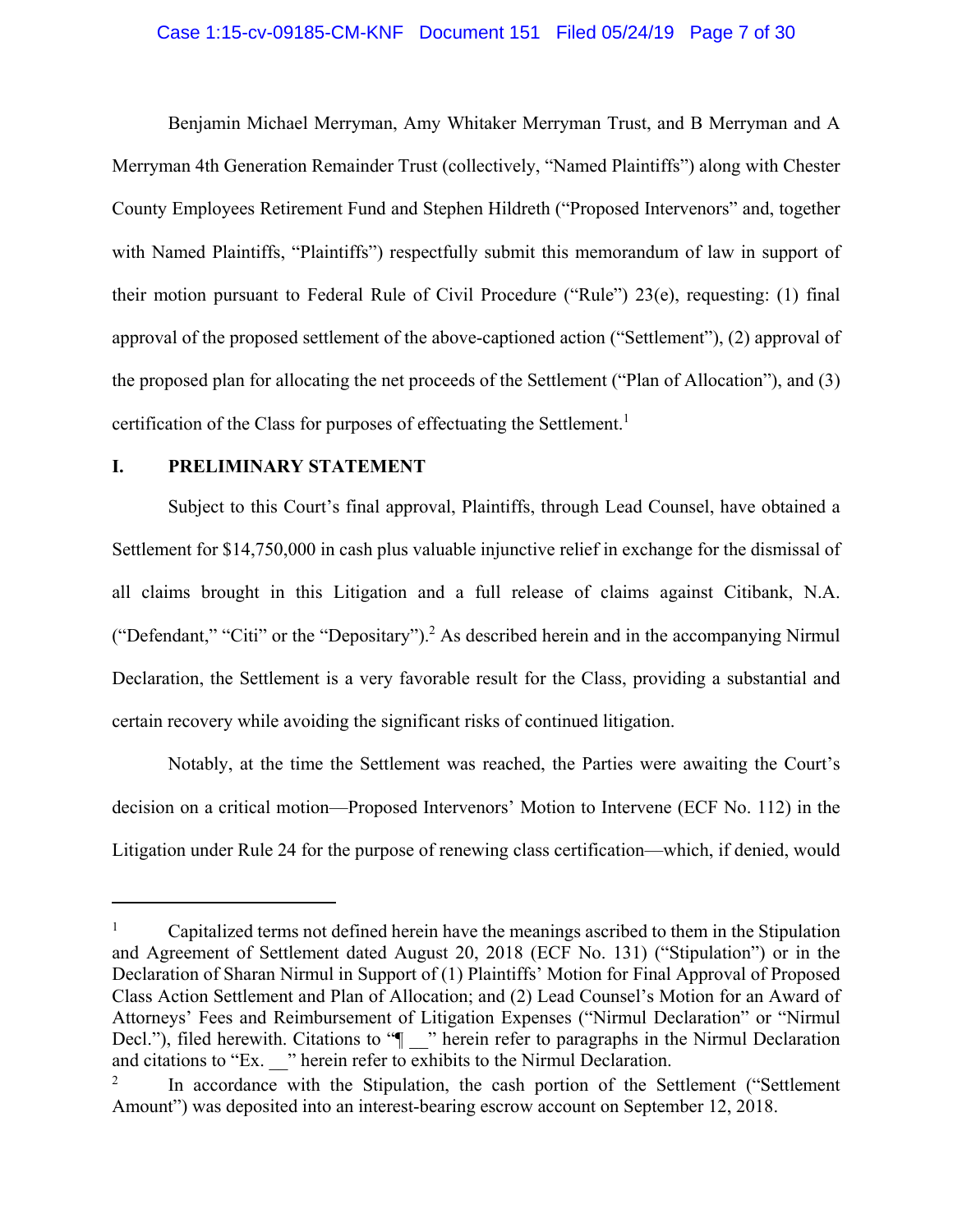#### Case 1:15-cv-09185-CM-KNF Document 151 Filed 05/24/19 Page 8 of 30

have limited the case (and damages) to the three ADRs actually owned by Named Plaintiffs and certified by the Court. By the Settlement, Plaintiffs were able to avoid such a ruling (and the further risks of continued litigation), while obtaining between roughly 21% and 24% of the Damages' Class's potential damages *for twenty-one ADRs* based on the analysis of Plaintiffs' damages expert—a recovery far exceeding the median recovery of investor losses as a percentage of damages in recent, comparably sized securities cases.<sup>3</sup> In addition, Lead Counsel was able to successfully negotiate for additional injunctive relief for the Class, providing, among other things, a twenty basis points limit on the Depositary's charges for conducting foreign exchange ("Conversions") from cash distributions issued by foreign companies and owed to ADR holders. This recovery is particularly noteworthy in light of the real risk that further litigation might result in a substantially smaller recovery for the Class, or no recovery at all.

The Settlement was reached after months of arm's-length negotiations that involved highly experienced counsel on both sides and formal mediation overseen by a well-respected JAMS neutral. ¶¶ 134-137. As detailed in the Nirmul Declaration and summarized herein, Plaintiffs' decision to settle the Litigation was well-informed.<sup>4</sup> Prior to reaching the Settlement, Plaintiffs, through their counsel, had *inter alia*: (i) conducted a significant legal and factual investigation into the Conversions at issue and drafted the detailed operative Complaint; (ii) fought a change of jurisdictional venue; (iii) opposed two motions to dismiss and Citi's subsequent motion seeking

<u>.</u>

<sup>3</sup> *See* Stefan Boettrich & Svetlana Starykh, *Recent Trends in Securities Class Action Litigation: 2018 Full-Year Review*, NERA Economic Consulting, Jan. 29, 2019, at 35, https://www.nera.com/content/dam/nera/publications/2019/PUB\_Year\_End\_Trends\_012819\_Fin al.pdf, at 35 (finding median settlement between 1996 and 2018 in securities cases with investor losses between \$50 million and \$99 million recovered 4.7% of investor losses).

<sup>4</sup> The Nirmul Declaration is an integral part of this submission and, for the sake of brevity in this memorandum, the Court is respectfully referred to it for a detailed description of, *inter alia*: the nature of the claims asserted, the procedural history of the Litigation, the negotiations leading to the Settlement, the terms of the Plan of Allocation, and the notice program.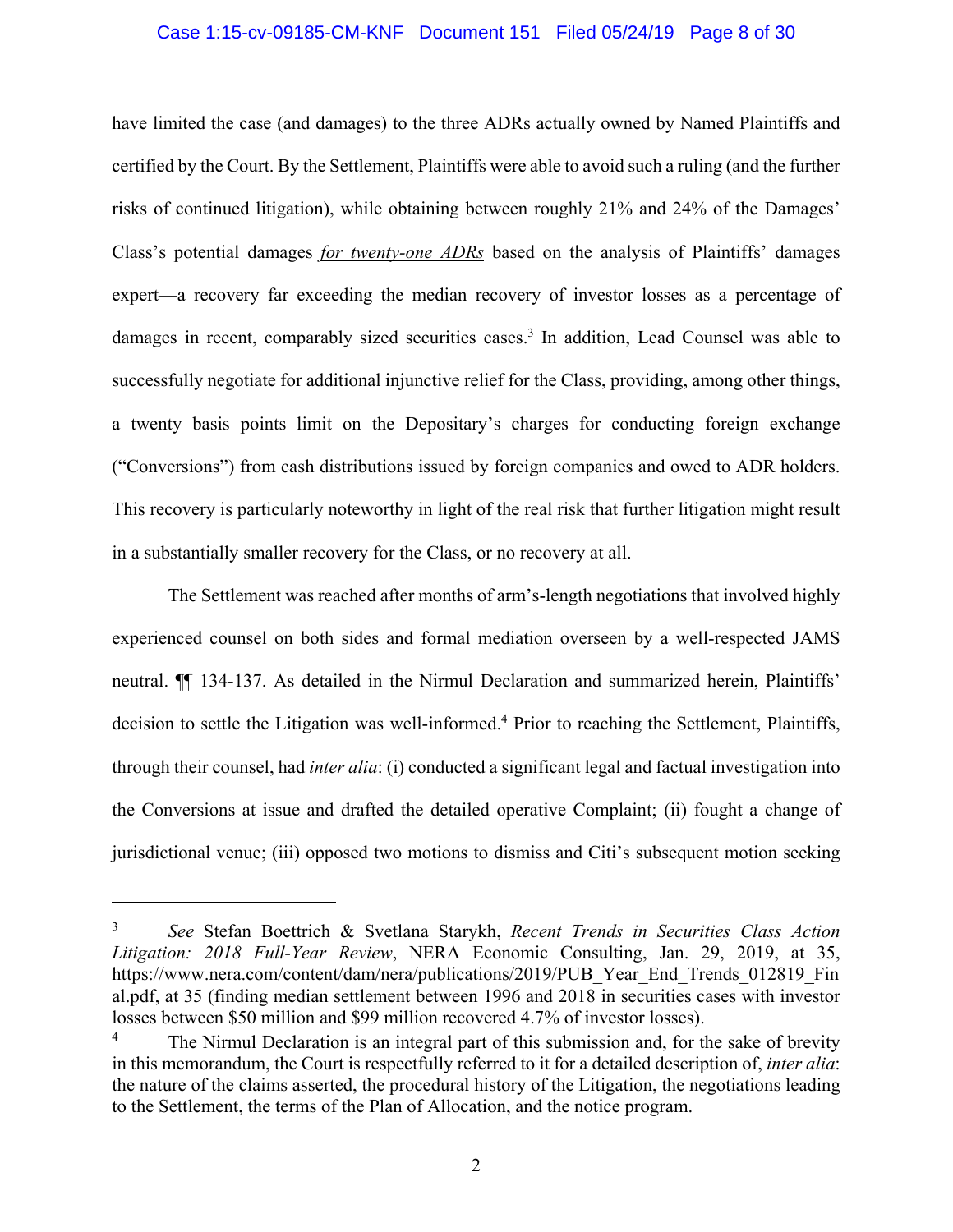## Case 1:15-cv-09185-CM-KNF Document 151 Filed 05/24/19 Page 9 of 30

permission to file an interlocutory appeal of this Court's ruling on its motion to dismiss ("MTD Order"); (iv) completed fact discovery, including reviewing and analyzing over 81,000 pages of documents produced by Citi, participating in numerous meet and confers to resolve discovery disputes, deposing ten fact witnesses and defending the deposition of Named Plaintiffs; (v) consulted with an expert to develop a class-wide damages methodology; (vi) completed expert discovery, including exchanging expert reports, opposing Citi's motion to exclude Plaintiffs' expert and participating in three expert depositions; (vii) moved for class certification; (viii) fully briefed a motion to intervene; and (ix) undertook substantial work in preparation for summary judgment. As a result of these efforts, Lead Counsel had a deep understanding of the strengths and weaknesses of the Parties' respective positions at the time the Settlement was reached. ¶¶ 15-119.

The Court preliminarily approved the Settlement, and provisionally certified the Class for purposes of effectuating the Settlement, by its Preliminary Approval Order dated September 4, 2018. ECF No. 134. By the same Order and the subsequent Notice Modification Order, the Court approved the process by which Class Members would receive notice of the Settlement and submit claims, objections, or requests for exclusion. In accordance with these Orders, the Courtauthorized Claims Administrator, KCC, mailed notice via postcard ("Postcard Notice") to 209,815 Registered Holder Damages Class Members and the Court-authorized Publication Notice Plan Administrator, HF Media, effected a modern, comprehensive multimedia notice program comprised of matching IP addresses to physical addresses for purposes of direct advertisement targeting, publications in various magazines, newspapers, and investment e-newsletters and internet banner ads over a variety of business, news, and investment websites, and social media platforms—to specifically target the Class (particularly Non-Registered Holder Damages Class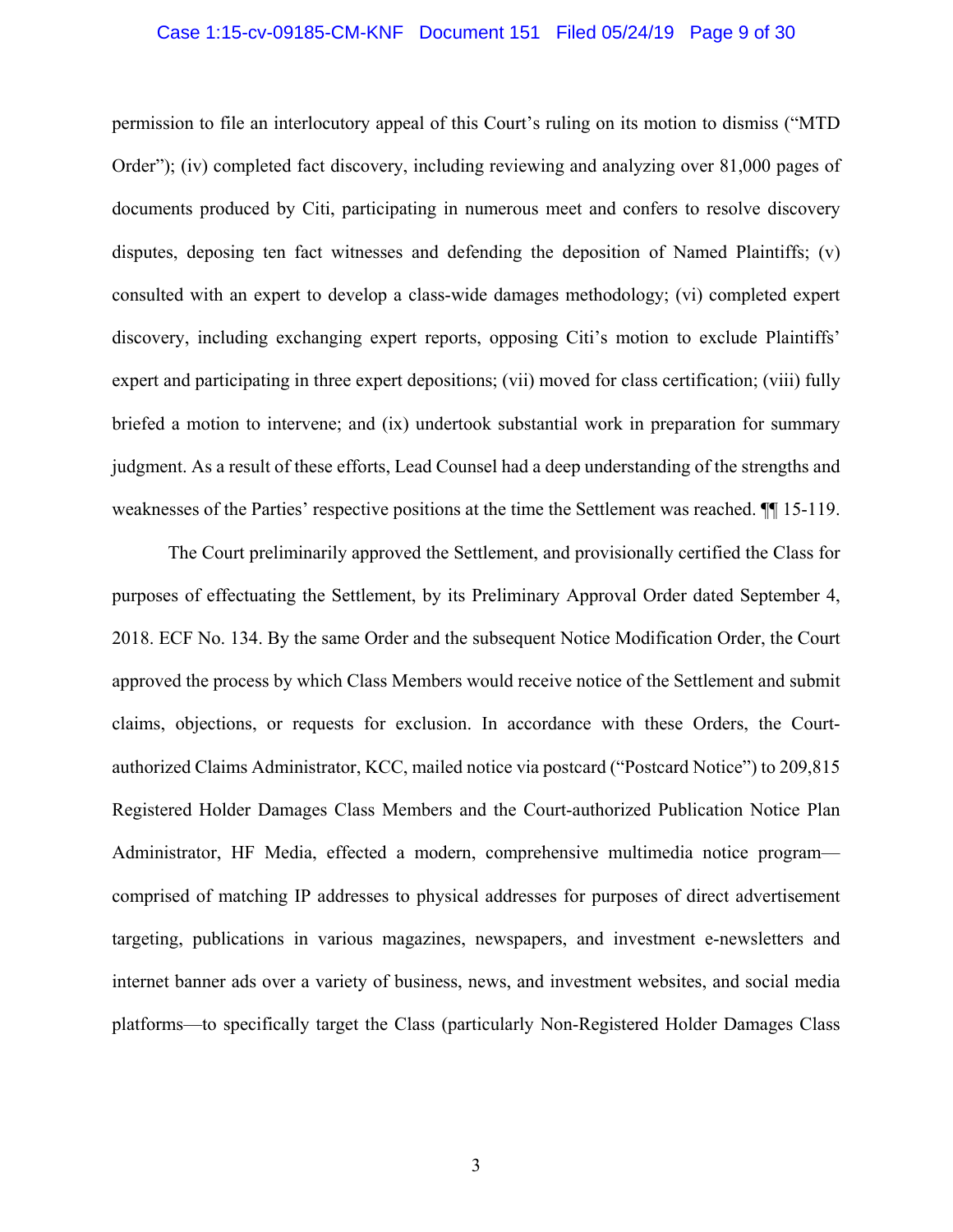## Case 1:15-cv-09185-CM-KNF Document 151 Filed 05/24/19 Page 10 of 30

Members and Current Holder Class Members).<sup>5</sup> The long-form Notice, Claim Form, and other important documents have also been made available on a dedicated website maintained for the Settlement by KCC. Ex. 1, ¶ 9. The deadline to submit objections or request exclusion from the Class is June 7, 2019. While this deadline has not yet passed, to date—following the mailing of Postcard Notices to 209,815 Registered Holder Damages Class Members and an extensive media notice campaign—not one Class Member has objected to the Settlement or Plan of Allocation (¶¶ 10, 147) and only twenty-five requests for exclusion have been received. Ex. 1, ¶ 14.

For these reasons, Plaintiffs submit that the Settlement readily meets the standards for final approval under Rule 23 and is a fair, reasonable, and adequate result for the Class. Accordingly, Plaintiffs respectfully request that the Court grant final approval of the Settlement. In addition, the Plan of Allocation, which was developed with the assistance of Plaintiffs' damages expert, is a fair and reasonable method for distributing the Net Settlement Fund and should also be approved by the Court. Finally, Plaintiffs respectfully request that the Court certify the Class for purposes of effectuating the Settlement.

## **II. THE SETTLEMENT WARRANTS APPROVAL**

 $\overline{a}$ 

#### **A. The Settlement Meets the Standards for Final Approval Under Rule 23(e)**

Rule 23(e) requires judicial approval for any compromise or settlement of class action claims. As here, where the settlement is binding on class members, the Court may approve it "only after a hearing and only on finding that it is fair, reasonable, and adequate[.]" Fed. R. Civ. P.

<sup>5</sup> *See* Declaration of Justin R. Hughes Regarding (A) Receipt of Registered Holder Data; (B) Mailing of the Postcard Notice; (C) Establishment of the Telephone Hotline; (D) Establishment of the Settlement Website; and (E) Report on Requests for Exclusion Received to Date ("Hughes Declaration" or "Hughes Decl.") attached to the Nirmul Declaration as Exhibit 1, at ¶ 4 and Declaration of Jeanne C. Finegan, APR Concerning Implementation of Notice to Class Members Through Multi-Media Notice Program ("Finegan Declaration" or "Finegan Decl.") attached to the Nirmul Declaration as Exhibit 2, at ¶¶ 15-44.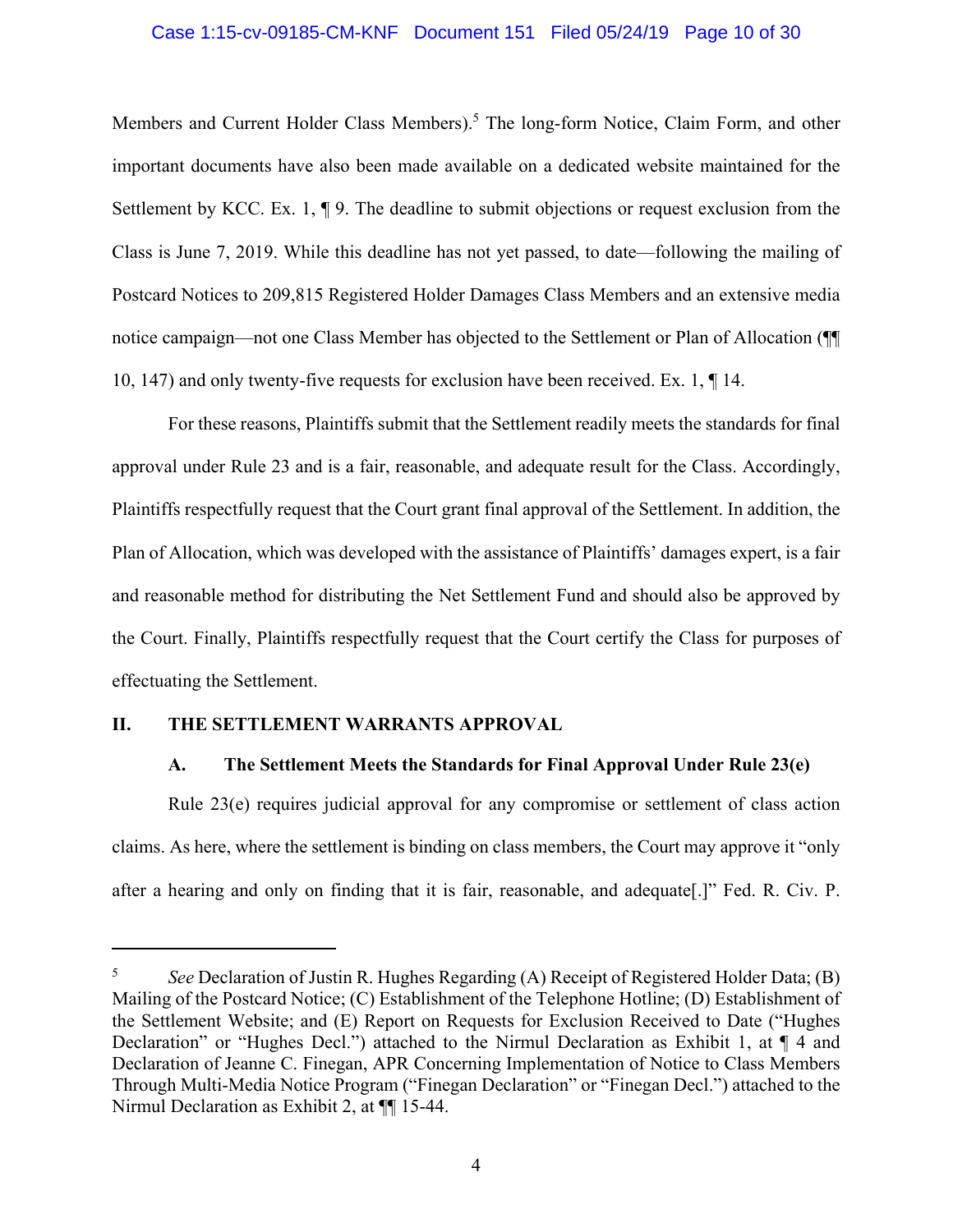#### Case 1:15-cv-09185-CM-KNF Document 151 Filed 05/24/19 Page 11 of 30

 $23(e)(2)$ . This determination entails scrutiny of both the procedural and substantive aspects of the proposed settlement. *See In re Virtus Inv. Partners, Inc. Sec. Litig.*, 2018 WL 6333657, at \*1  $(S.D.N.Y. Dec. 4, 2018)$  ("[T]he settlement must be both procedurally and substantively fair.").<sup>6</sup>

Courts strongly favor the settlement of lawsuits. *Weinberger v. Kendrick*, 698 F.2d 61, 73 (2d. Cir. 1982). This is particularly true for complex class action litigation. *See Wal-Mart Stores, Inc. v. Visa U.S.A., Inc.*, 396 F.3d 96, 116 (2d. Cir. 2005) ("We are mindful of the 'strong judicial policy in favor of settlements, particularly in the class action context.'"); *In re Prudential Sec. Inc. Ltd. P'ships Litig.*, 163 F.R.D. 200, 209 (S.D.N.Y. 1995) ("It is well established that there is an overriding public interest in settling and quieting litigation, and this is particularly true in class actions."). Moreover, absent fraud or collusion, the Court "should be hesitant to substitute its judgment for that of the parties who negotiated the settlement." *City of Providence v. Aéropostale, Inc.*, 2014 WL 1883494, at \*4 (S.D.N.Y. May 9, 2014), *aff'd sub nom. Arbuthnot v. Pierson*, 607 F. App'x 73 (2d Cir. 2015).

Rule  $23(e)(2)$  provides that the Court should determine whether a proposed settlement is "fair, reasonable, and adequate" after considering whether:

- (A) the class representatives and class counsel have adequately represented the class;
- (B) the proposal was negotiated at arm's-length;

1

- (C) the relief provided for the class is adequate, taking into account:
	- (i) the costs, risks, and delay of trial and appeal;
	- (ii) the effectiveness of any proposed method of distributing relief to the class, including the method of processing class-member claims;
	- (iii) the terms of any proposed award of attorney's fees, including timing of payment; and

<sup>6</sup> Unless otherwise noted, all internal quotation marks and citations are omitted.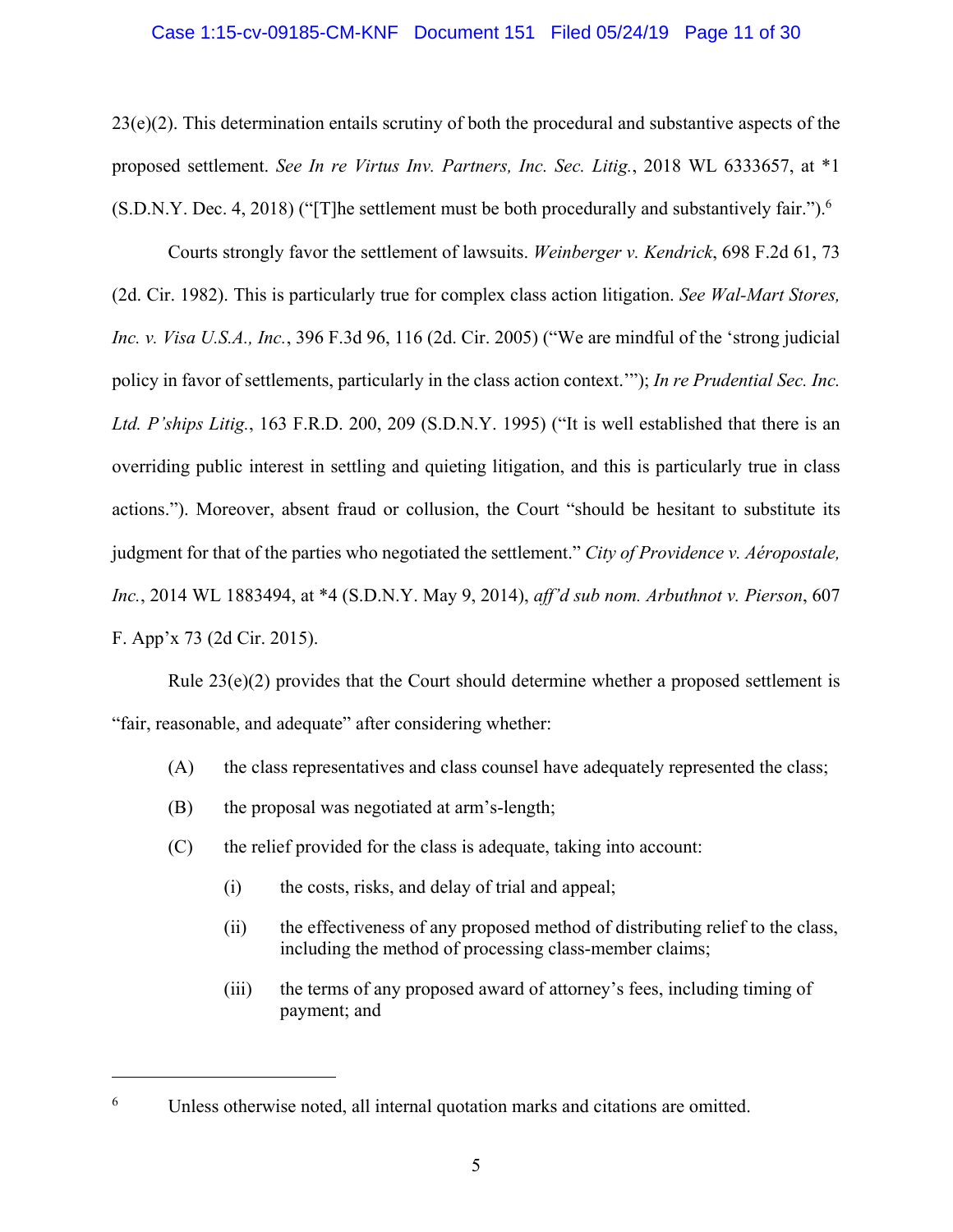- (iv) any agreement required to be identified under Rule  $23(e)(3)$ ; and
- (D) the proposal treats class members equitably relative to each other.

*See* Rule 23(e)(2). Consistent with these factors, courts in the Second Circuit have long considered the following factors set forth in *City of Detroit v. Grinnell Corporation* in evaluating a class action settlement:

 (1) the complexity, expense and likely duration of the litigation; (2) the reaction of the class to the settlement; (3) the stage of the proceedings and the amount of discovery completed; (4) the risks of establishing liability; (5) the risks of establishing damages; (6) the risks of maintaining the class action through the trial; (7) the ability of the defendants to withstand a greater judgment; (8) the range of reasonableness of the settlement fund in light of the best possible recovery; [and] (9) the range of reasonableness of the settlement fund to a possible recovery in light of all the attendant risks of litigation.

495 F.2d 448, 463 (2d Cir. 1974), *abrogated on other grounds by Goldberger v. Integrated Res., Inc.*, 209 F.3d 43 (2d Cir. 2000), *see also In re Facebook, Inc., IPO Sec. & Deriv. Litig.*, 343 F. Supp. 3d 394, 409 (S.D.N.Y. 2018) (conducting *Grinnell* analysis in approving settlement).7

Below, Plaintiffs will discuss the fairness, reasonableness, and adequacy of the Settlement principally in relation to the four factors set forth in Rule  $23(e)(2)$ , and will also discuss the application of the non-duplicative *Grinnell* factors. *See* Fed. R. Civ. P. 23(e)(2) advisory committee note to 2018 amendments (noting that the four Rule  $23(e)(2)$  factors are not intended to "displace" any factor previously adopted by the Court of Appeals, but "rather to focus the court and the lawyers on the core concerns of procedure and substance that should guide the decision whether to approve the proposal."). *See also In re Payment Card Interchange Fee & Merch. Disc. Antitrust Litig.*, 2019 WL 359981, at \*13 (E.D.N.Y. Jan. 28, 2019) ("The Court understands the

 $\overline{a}$ 

<sup>7</sup> "[N]ot every factor must weigh in favor of settlement, rather the court should consider the totality of these factors in light of the particular circumstances." *In re Global Crossing Sec. and ERISA Litig.*, 225 F.R.D. 436, 456 (S.D.N.Y. 2004).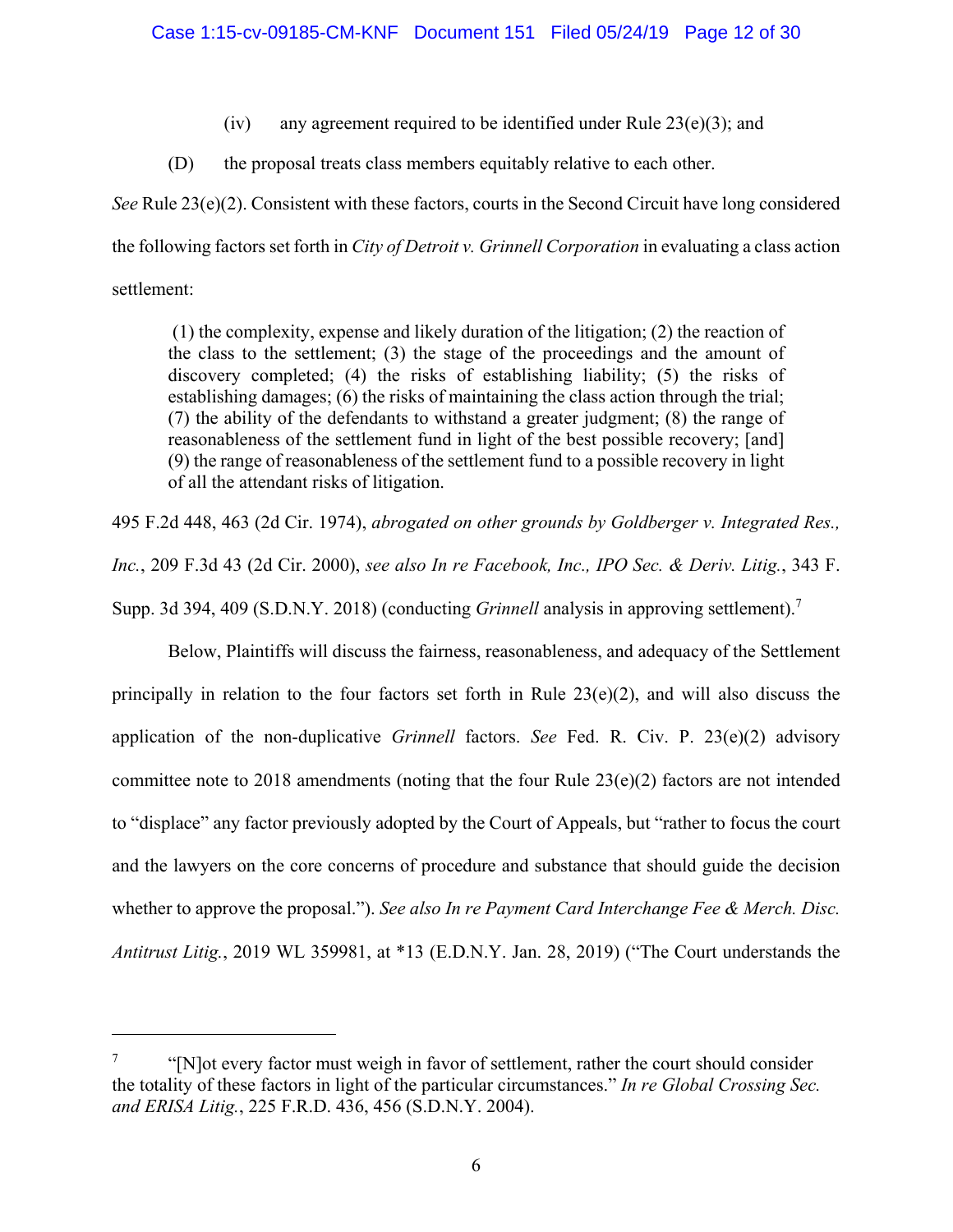## Case 1:15-cv-09185-CM-KNF Document 151 Filed 05/24/19 Page 13 of 30

new Rule 23(e) factors to add to, rather than displace, the *Grinnell* factors."). As demonstrated herein, the Settlement readily satisfies each of the Rule 23(e)(2) and Second Circuit *Grinnell* factors, meets the favored public policy goal of resolving class action claims, and warrants this Court's final approval.

### **B. Plaintiffs and Lead Counsel Have Adequately Represented the Class**

In determining whether to approve a class action settlement, the court should consider whether "the class representatives and class counsel have adequately represented the class." Fed. R. Civ. P. 23(e)(2)(A); *see generally In re Barrick Gold Sec. Litig.*, 314 F.R.D. 91, 99 (S.D.N.Y. 2016) (noting that "the adequacy requirement entails inquiry as to whether: (1) plaintiffs' interests are antagonistic to the interest of other members of the class and (2) plaintiffs' attorneys are qualified, experienced and able to conduct the litigation").

Here, Plaintiffs have adequately represented the Class. Throughout the Litigation, Named Plaintiffs have monitored and engaged in the prosecution of the Litigation—communicating with Lead Counsel on litigation strategy and case developments and reviewing significant Court filings. In connection with discovery, Named Plaintiffs performed searches for responsive documents, ensured Lead Counsel's access to responsive documents held by financial advisors, provided responses to written interrogatories, and prepared and sat for a deposition in May 2017. ¶ 120. Likewise, Proposed Intervenors reviewed and authorized the filing of their Motion to Intervene, searched their files for documents and facilitated Lead Counsel's access to relevant financial information and documents. ¶ 121. All Plaintiffs conferred with Lead Counsel prior to the February 2018 mediation and during the Parties' settlement discussions. ¶¶ 120-122.

Moreover, Plaintiffs—investors who received cash distributions as a result of their eligible ADRs holdings and suffered damages as a result of the fees Citi deducted for Conversions and who, in some cases, also continue to hold certain of the eligible ADRs—have claims that are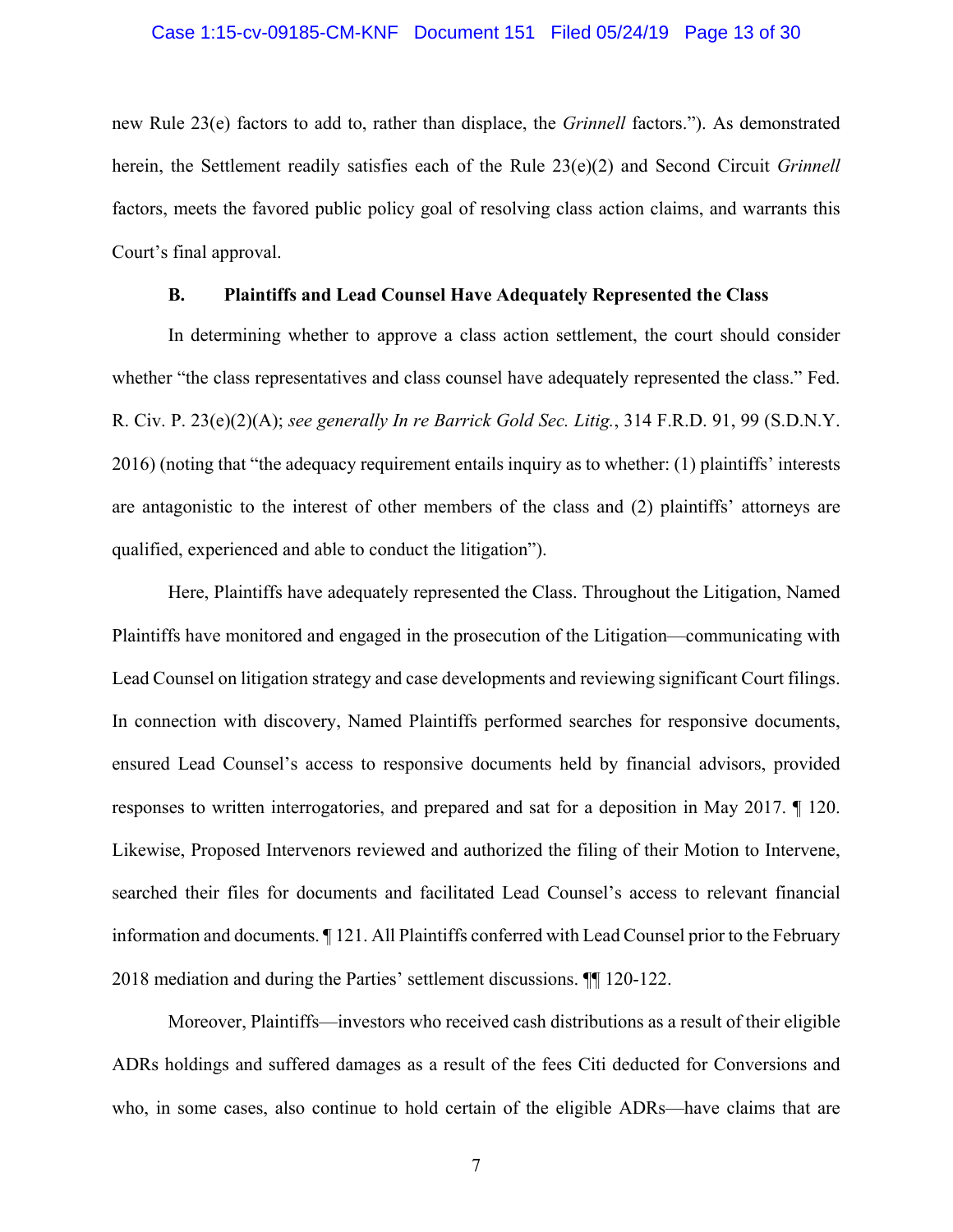## Case 1:15-cv-09185-CM-KNF Document 151 Filed 05/24/19 Page 14 of 30

typical of and coexistent with those of other Class Members, and have no interests antagonistic to the interests of other Class Members. On the contrary, Plaintiffs, like the rest of the Class, have an interest in obtaining the largest possible recovery from Defendant. *See In re Polaroid ERISA Litig.*, 240 F.R.D. 65, 77 (S.D.N.Y. 2006) ("Where plaintiffs and class members share the common goal of maximizing recovery, there is no conflict of interest between the class representatives and other class members.").

Lead Counsel also have "adequately represented the class" throughout the Litigation. Lead Counsel is a firm highly qualified and experienced in complex litigation (*see* Ex. 3-C to the Nirmul Declaration). Armed with this experience and the knowledge from three years of extensive litigation efforts here, including a comprehensive investigation and the completion of fact and expert discovery (*see* ¶¶ 15-119), Lead Counsel carefully considered the strengths and weaknesses of the claims asserted and the risks of further litigation when agreeing to resolve the Litigation, and firmly believes the Settlement represents an excellent result for the Class.<sup>8</sup>

## **C. The Settlement Was Negotiated at Arm's-Length Negotiations with the Assistance of an Experienced Mediator**

Rule 23(e)(2)(B) supports final approval because the Settlement was reached only after formal mediation with Michael D. Young, Esq. of JAMS, followed by additional months of hardfought discussions by the Parties. ¶¶ 134-137. *See Yang v. Focus Media Holding Ltd.*, 2014 WL 4401280, at \*5 (S.D.N.Y. Sept. 4, 2014) ("The participation of this highly qualified mediator strongly supports a finding that negotiations were conducted at arm's length and without collusion."); *In re Giant Interactive Grp., Inc. Sec. Litig.*, 279 F.R.D. 151, 160 (S.D.N.Y. 2011)

 $\overline{a}$ 

<sup>8</sup> *See Shapiro v. JPMorgan Chase & Co.*, 2014 WL 1224666, at \*2 (S.D.N.Y. Mar. 24, 2014) (noting counsel "experience[d] in prosecuting complex class actions, strongly believe the Settlement is in the best interests of the Class, an opinion which is entitled to great weight"); *accord In re NASDAQ Mkt.-Makers Antitrust Litig.*, 187 F.R.D. 465, 474 (S.D.N.Y. 1998).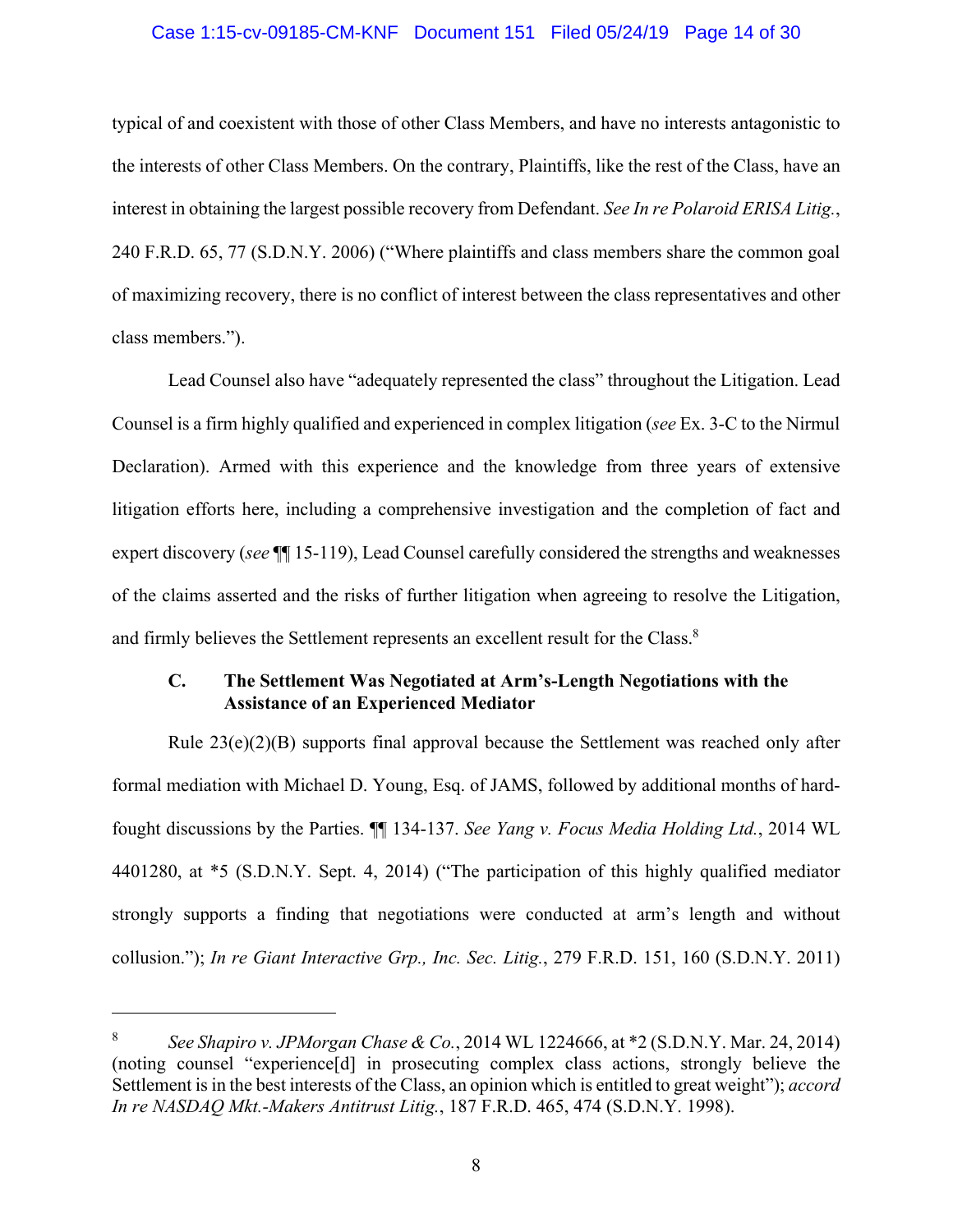## Case 1:15-cv-09185-CM-KNF Document 151 Filed 05/24/19 Page 15 of 30

(the fact that "settlement was the product of prolonged, arms-length negotiation, including as facilitated by a respected mediator" established that it was "procedurally fair"). Even after agreeing to the material terms of the Settlement, it took the Parties additional weeks to negotiate the specific terms of the Stipulation. ¶ 137. Where, as here, a settlement agreement is the product of noncollusive, arm's-length negotiations, courts have afforded a presumption of fairness. *See Facebook*, 343 F. Supp. 3d at 408 ("When a settlement is the product of arms-length negotiations between experienced, capable counsel after meaningful discovery, it is afforded a presumption of fairness, adequacy, and reasonableness."); *see also D'Amato v. Deutsche Bank*, 236 F.3d 78, 85 (2d Cir. 2001).

In short, "[t]he hard-fought and arduous settlement negotiations demonstrate that the Settlement is the result of fair and honest negotiations," and Lead Counsel, "who have extensive experience in the prosecution of complex class action litigation, with particular expertise in commercial and financial litigation, have made a considered judgment that the Settlement is not only fair, reasonable and adequate, but an excellent result for the Settlement Class." *See Shapiro*, 2014 WL 1224666, at \*8. The Court can thus take comfort that the Class's interests were protected throughout the negotiations that produced the Settlement.

### **D. The Relief that the Settlement Provides for the Class Is Adequate, Taking into Account the Costs, Risks, and Delay of Further Litigation and Other Relevant Factors**

#### **1. The Complexity, Expense, and Likely Duration of the Litigation**

Rule 23(e)(2)(C)(i) and the first *Grinnell* factor support final approval of the Settlement, as courts consistently recognize that the expense, complexity, and possible duration of the litigation are key factors in evaluating the reasonableness of a settlement. *See In re Luxottica Grp. S.p.A. Sec. Litig.*, 233 F.R.D. 306, 310 (E.D.N.Y. 2006) ("Class action suits readily lend themselves to compromise because of the difficulties of proof, the uncertainties of the outcome,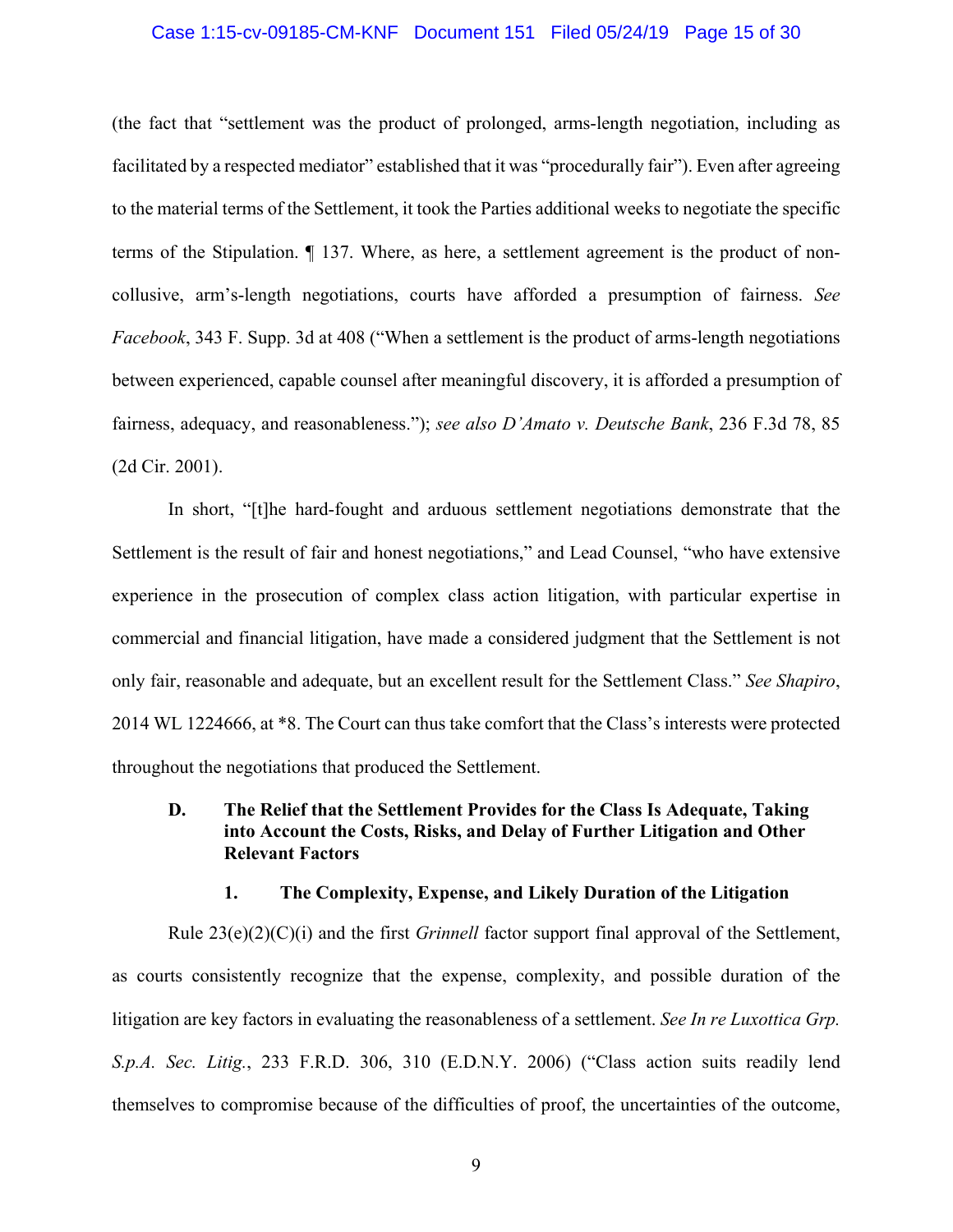## Case 1:15-cv-09185-CM-KNF Document 151 Filed 05/24/19 Page 16 of 30

and the typical length of the litigation."); *In re Citigroup Inc. Bond Litig.*, 296 F.R.D. 147, 155 (S.D.N.Y. 2013) ("[T]he more complex, expensive, and time consuming the future litigation, the more beneficial settlement becomes as a matter of efficiency to the parties and to the Court."). "Generally, unless the settlement is clearly inadequate, its acceptance and approval are preferable to lengthy and expensive litigation with uncertain results." *In re LinkedIn User Privacy Litig.*, 309 F.R.D. 573, 587 (N.D. Cal. 2015).

 "[C]lass action suits in general have a well-deserved reputation as being most complex." *In re Sumitomo Copper Litig.*, 189 F.R.D. 274, 281 (S.D.N.Y. 1999). This Litigation—involving Conversions for thirty-five ADRs and a highly contested damages methodology—is no exception. In addition to the risk posed by the Motion to Intervene pending at the time of settlement, summary judgment posed significant risks to the survival of Plaintiffs' claims and could have resulted in the case being dismissed outright or a material reduction in potential damages. ¶ 125. And, if Plaintiffs' claims survived summary judgment, litigating this case through trial and post-trial appeals would have required significant time and expense and, any potential recovery "would occur years from now, substantially delaying payment . . . to the Settlement Class." *Shapiro*, 2014 WL 1224666, at \*8; *see also generally In re Amgen Inc. Sec. Litig.*, 2016 WL 10571773, at \*3 (C.D. Cal. Oct. 25, 2016) ("A trial of a complex, fact-intensive case like this could have taken weeks, and the likely appeals of rulings on summary judgment and at trial could have added years to the litigation."). In contrast, the Settlement avoids the risk, expense, and delay of continued litigation while providing an immediate and substantial recovery for the Class—between roughly 21% and 24% of the Damages Class's potential damages and important injunctive relief.

#### **2. The Risks of Continued Litigation**

In assessing the fairness, reasonableness, and adequacy of a settlement, courts should also consider the "risks of establishing liability," "the risks of establishing damages," and "the risks of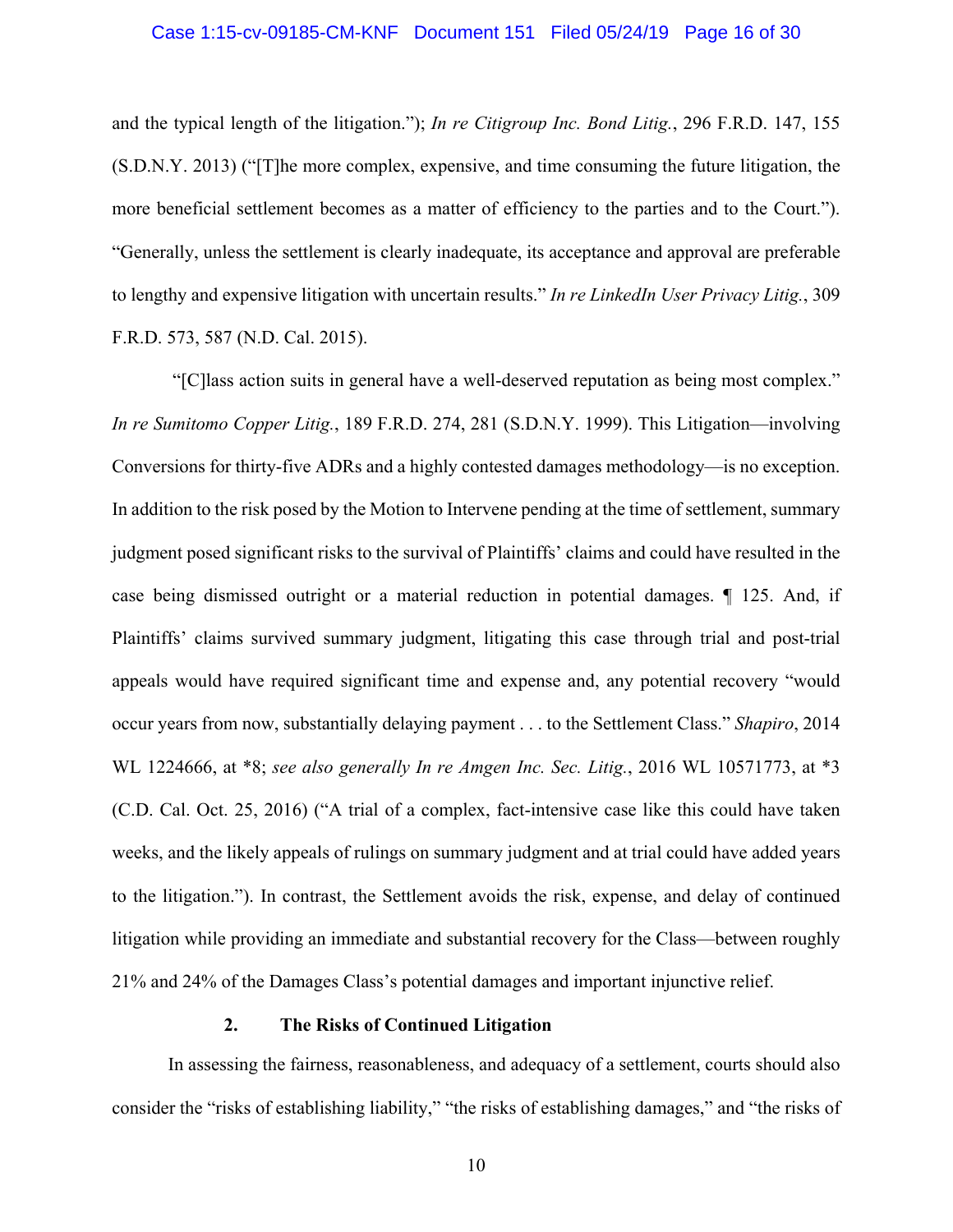### Case 1:15-cv-09185-CM-KNF Document 151 Filed 05/24/19 Page 17 of 30

maintaining the class action through the trial." *Grinnell*, 495 F.2d at 463. In this assessment, "the Court [is not required] to adjudicate the disputed issues or decide unsettled questions; rather, the Court need only assess the risks of litigation against the certainty of recovery under the proposed settlement." *Payment Card Interchange*, 2019 WL 359981, at \*21. Here, even if the Court ruled in Plaintiffs' favor on the pending Motion to Intervene, Plaintiffs faced significant risks to achieving a better result for the Class through continued litigation. *See generally Global Crossing*, 225 F.R.D. at 459 ("Courts approve settlements where plaintiffs would have faced significant legal and factual obstacles to proving their case.").

### **(a) Risks to Establishing Fraudulent Concealment**

Had the Litigation proceeded, establishing fraudulent concealment—so as to toll the applicable statute of limitations—would be risky. ¶¶ 127-128. Plaintiffs would have needed to show:

(1) that the defendant concealed from him the existence of his cause of action, (2) that he remained in ignorance of that cause of action until some point within [the applicable limitations period] of his action, and (3) that his continuing ignorance was not attributable to lack of diligence on his part.

*State of N.Y. v. Hendrickson Bros.*, 840 F.2d 1065, 1083 (2d Cir. 1988). Throughout the Litigation, Citi vigorously asserted that Plaintiffs would be unable to meet this standard, arguing that all of the information Plaintiffs needed to discern the rates at which Citi converted foreign currency to U.S. dollars was publicly available (*i.e.*, nothing was concealed).<sup>9</sup> Had Citi prevailed on this argument at summary judgment or trial, the class period in this Litigation would have been dramatically reduced—from more than fifteen years to at most six years. ¶ 128.

1

<sup>9</sup> Notably, Judge Caproni accepted a nearly identical argument in connection with the motion to dismiss in the analogous case *Merryman v. JPMorgan Chase Bank, N.A.*, 2016 WL 5477776, at \*11 (S.D.N.Y. Sept. 29, 2016). In its MTD Order, this Court suggested that this issue was more appropriately decided later, at summary judgment or trial.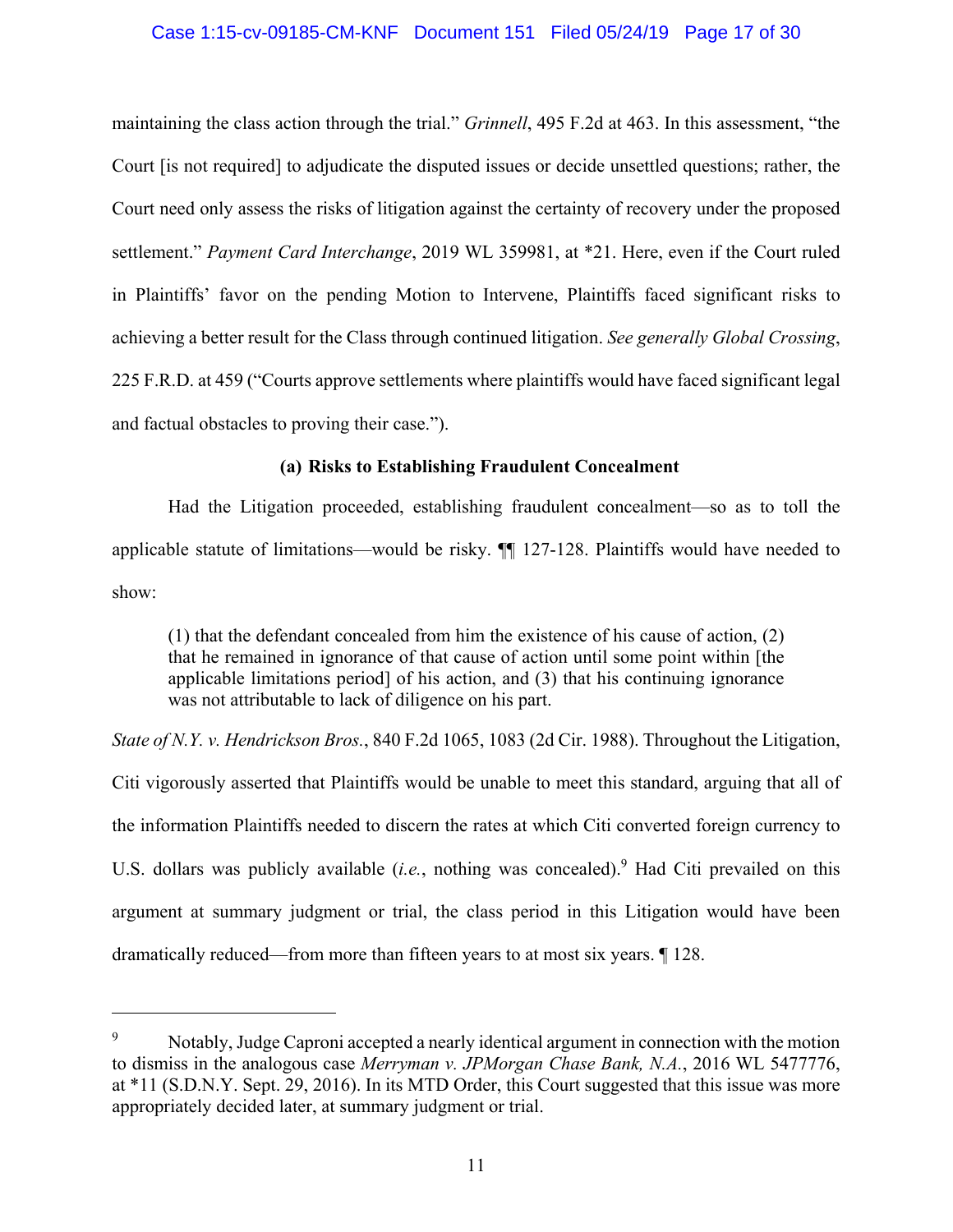#### **(b) Risks to Establishing Liability**

Although this Court sustained Plaintiffs' breach of contract claims at the pleading stage, it also noted, in its MTD Order, several open questions with respect to these claims. In particular, the Court stated that "it might be industry custom to use an FX rate spread as a proxy for recovering expenses that are actually incurred but cannot be precisely determined . . . . Of course, it is far from clear whether using the spread as a proxy for expenses is permissible under the terms of this particular contract, even if doing so conforms to industry practice." The Court also noted that "it is not altogether plain whether the contract is sufficiently clear so that it can be construed by the court." ¶ 129. Further, Citi, its fact witnesses, and its industry expert all maintained that the spread it retained was an acceptable (and commercially reasonable) means of compensating it for conducting Conversions. *Id*. Additionally, apart from the risk from contractual interpretation of the Deposit Agreements, Citi also asserted that it was insulated from liability in cases where a third party (and not the Bank) performed Conversions on the Bank's behalf. ¶ 130. Citi would have relied on these arguments, and others, had the Litigation continued.

#### **(c) Risks to Establishing Damages**

Even if Plaintiffs prevailed in establishing liability, they would have faced substantial challenges to establishing damages. Unlike a typical securities case, where damages are subject to a "commonly accepted" damages methodology, there was no template for Plaintiffs' damages expert, G. William Brown of 8 Rivers Capital, to follow in this Litigation. ¶ 131. While Plaintiffs sought to establish damages as the spread that Citi charged ADR holders for Conversions, Citi claimed that at least part of this spread constituted a recoverable expense for conducting the transaction. ¶¶ 94-96. Whether and to what extent the fact finder agreed with Citi's arguments would have significantly impacted the available damages to Citi under Dr. Brown's analysis. Moreover, unavailability of certain data required Dr. Brown to make certain assumptions about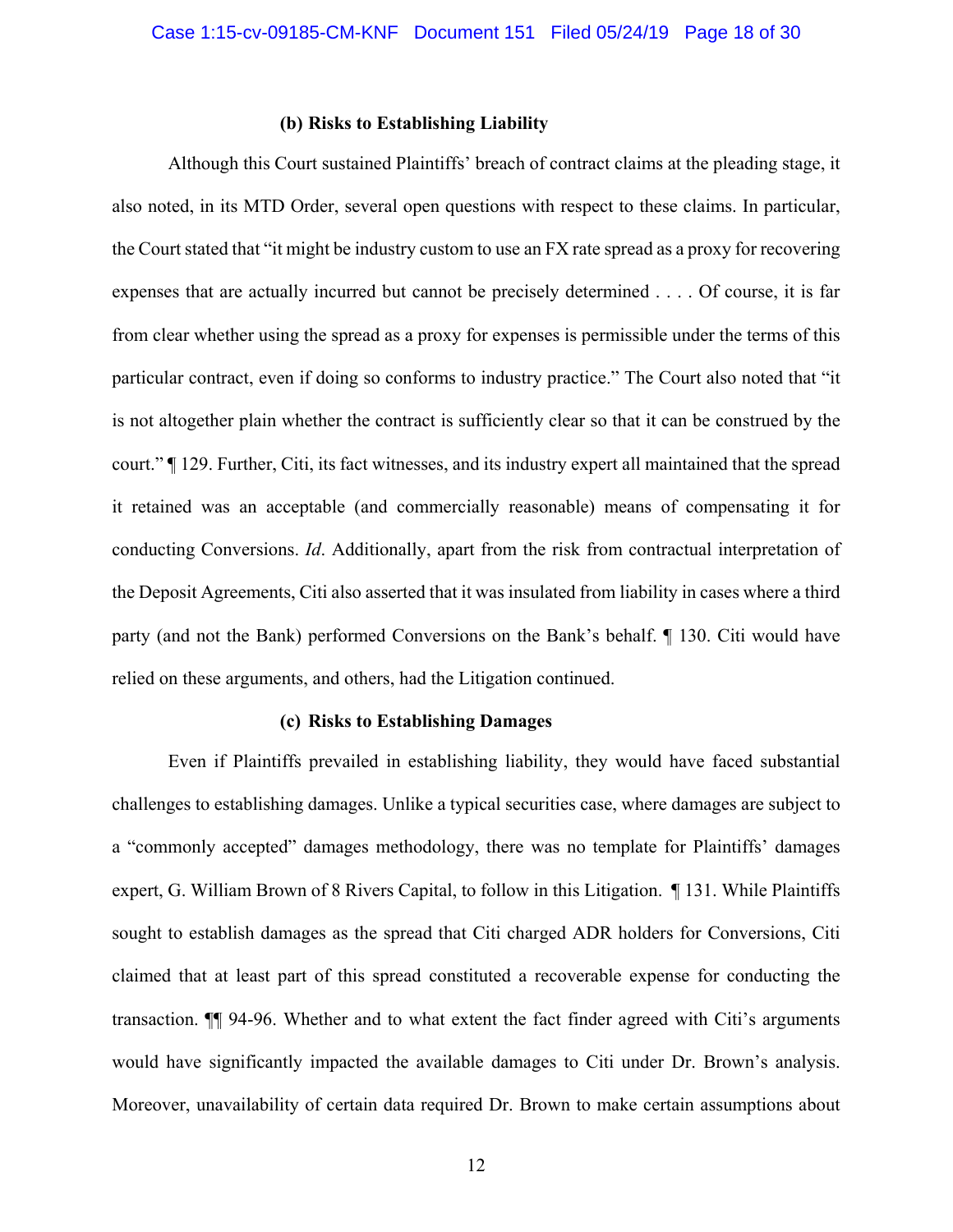## Case 1:15-cv-09185-CM-KNF Document 151 Filed 05/24/19 Page 19 of 30

the spreads charged by Citi, and these assumptions were highly contested. Indeed, Citi had already sought to exclude Professor Brown's opinions at the class certification stage, which the Court denied without prejudice; however, it is likely that Citi would have continued to challenge Professor Brown's opinions at later stages.  $\P$  131-132. Ultimately, the issue of damages would have come down to a battle of the experts at trial and, as Courts have long recognized, the substantial uncertainty as to which side's experts' view might be credited by the jury presents a substantial litigation risk. *See Meredith Corp. v. SESAC, LLC*, 87 F. Supp. 3d 650, 665 (S.D.N.Y. 2015) ("On the issue of damages, a trial would likely have turned heavily on a 'battle of the experts' between the parties' respective economists. It is impossible to predict which party's model of damages—if either—the jury would credit."); *In re Bear Stearns Cos., Inc. Sec., Deriv. and ERISA Litig.*, 909 F. Supp. 2d 259, 267 (S.D.N.Y. 2012) ("When the success of a party's case turns on winning a so-called 'battle of experts,' victory is by no means assured.").

#### **(d) Risks to Maintaining the Class Action Through Trial**

Finally, the Court already certified a class consisting of the three ADRs personally owned by Named Plaintiffs. If the Court granted Proposed Intervenors' Motion to Intervene, Plaintiffs would have renewed their motion for certification of a class comprised of holders of the twentyone ADRs owned by Plaintiffs along with an injunctive class under Rule 23(b)(2). Although Plaintiffs believe they would have succeeded in obtaining certification of the broader class, that result was far from certain. This Settlement removes any uncertainty with respect to certification and it eliminates the risk that any certified class—whether the currently certified class or a broader one—might have been decertified either before or during trial. *See* Fed. R. Civ. P. 23(c)(1)(C); *Annunziato v. Collecto, Inc.*, 293 F.R.D. 329, 340 (E.D.N.Y. 2013) ("[U]nder rule 23, district courts have the power to amend class definitions or decertify classes as necessary . . . .")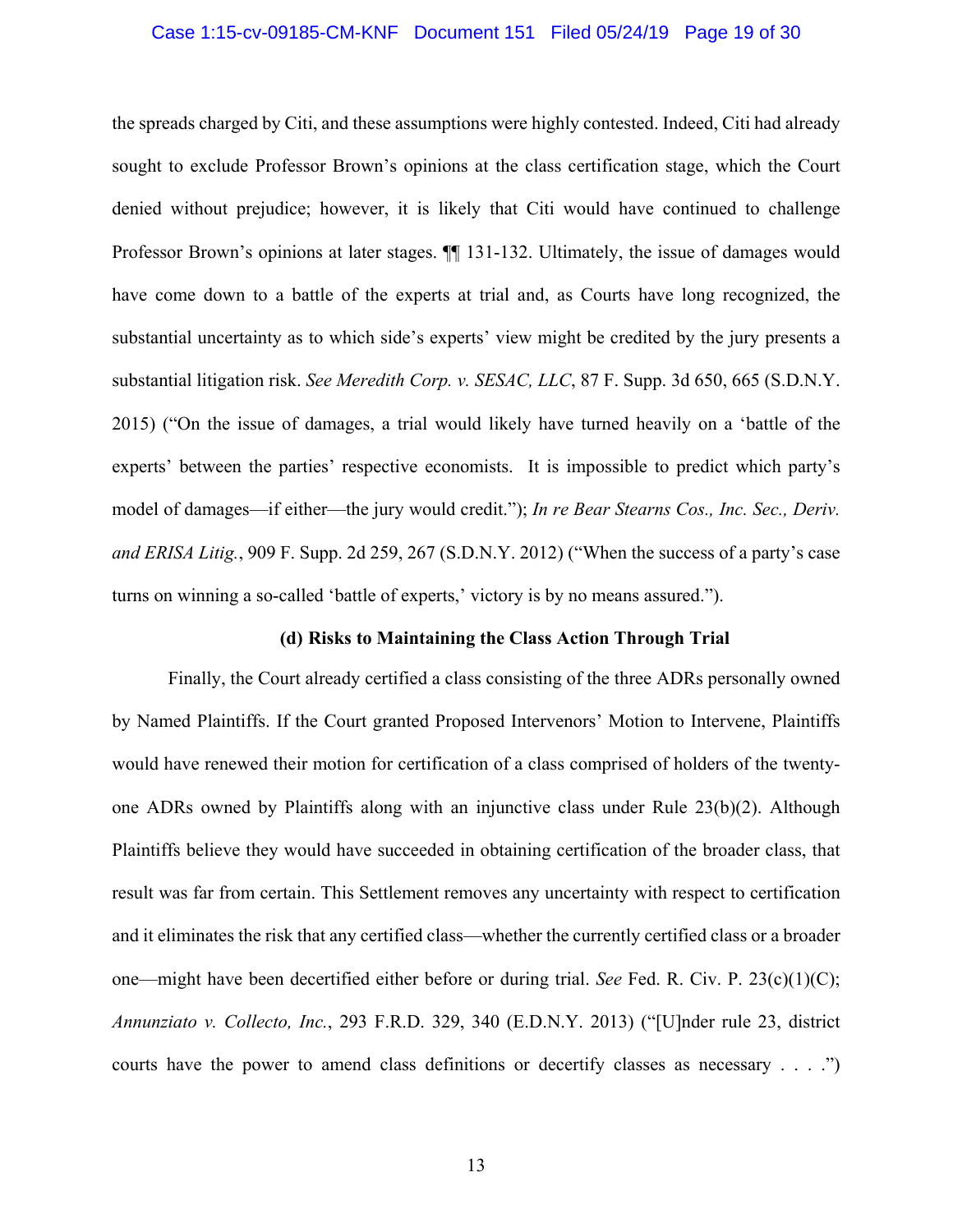## Case 1:15-cv-09185-CM-KNF Document 151 Filed 05/24/19 Page 20 of 30

(alterations in original); *Shapiro*, 2014 WL 1224666, at \*11 ("The possibility of decertification . . . favors settlement.").

#### **3. The Reaction of the Class to Date**

The class's reaction to a proposed settlement is an important factor to be weighed in considering its fairness and adequacy. *See, e.g.*, *Maley v. Del Global Techs. Corp.*, 186 F. Supp. 2d 358, 362 (S.D.N.Y. 2002) ("It is well-settled that the reaction of the class to the settlement is perhaps the most significant factor to be weighed in considering its adequacy."); *Grinnell*, 495 F.2d at 462-63. In accordance with the Notice Modification Order, KCC has mailed Postcard Notices to 209,815 Registered Holder Damages Class Members, and HF Media has conducted an extensive media campaign specifically targeting the Class. Ex. 1,  $\P$  4 & Ex. 2. In addition, information regarding the Settlement is available at www.CitibankADRSettlement.com, as well as on the general informational website, www.ADRFXSettlement.com. Ex. 1, ¶¶ 8-12. Although the deadline for Class Members to object to any aspect of the Settlement, or request exclusion from the Class, has not yet passed, to date, there have been no objections (¶ 10), and only twenty-five requests for exclusion from the Class. Ex. 1,  $\P$  14.<sup>10</sup>

#### **4. Stage of the Proceedings and Amount of Discovery Completed**

The third *Grinnell* factor considers "the stage of the proceedings and the amount of discovery completed" in determining the fairness, reasonableness, and adequacy of a settlement. *Grinnell*, 495 F.2d at 463. For this factor, "the question is whether the parties had adequate information about their claims such that their counsel can intelligently evaluate the merits of plaintiff's claims, the strengths of the defenses asserted by defendants, and the value of plaintiffs'

<u>.</u>

 $10$  Any objections or additional requests for exclusion received after this submission will be addressed in Plaintiffs' reply papers to be filed with the Court on July 5, 2019.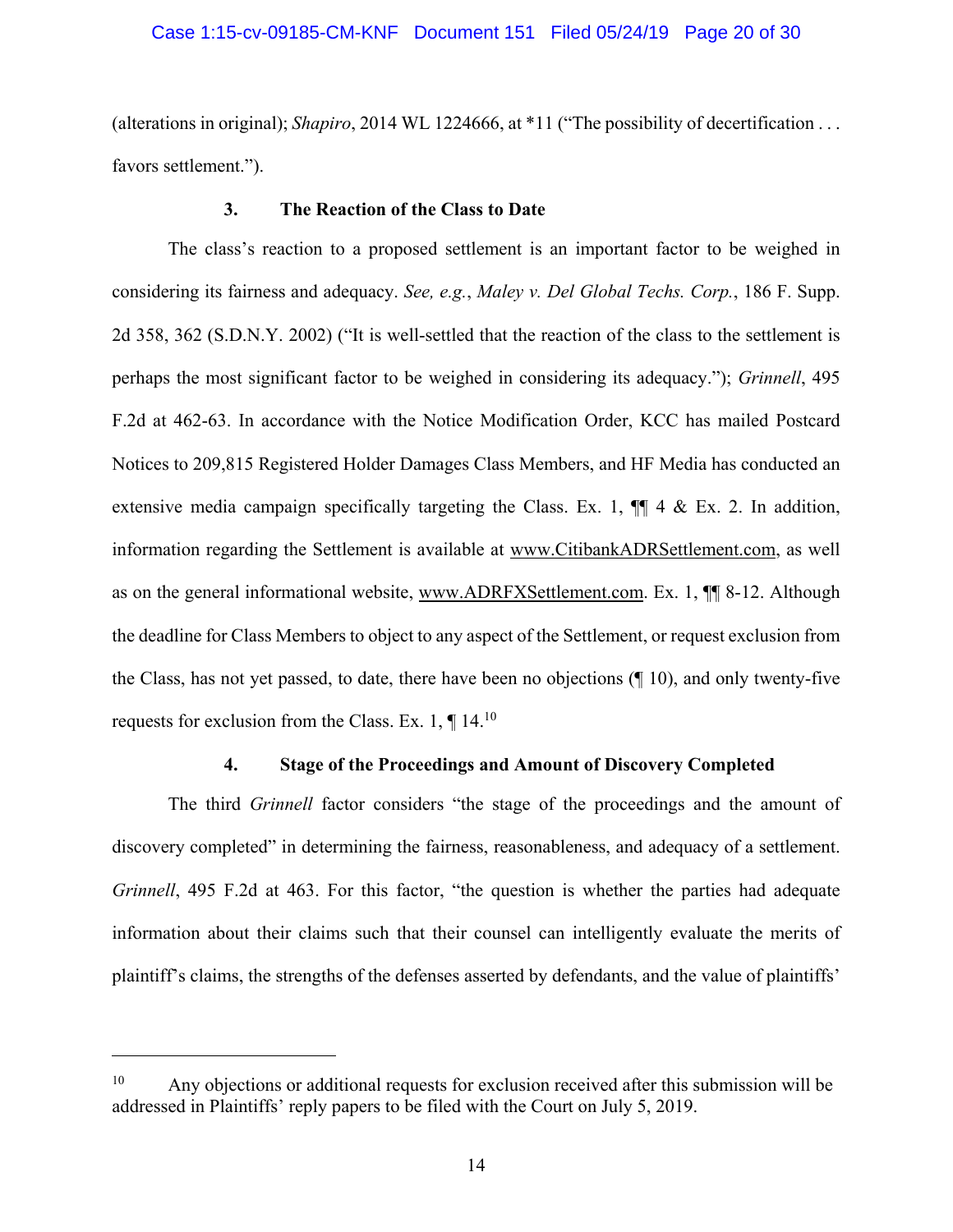## Case 1:15-cv-09185-CM-KNF Document 151 Filed 05/24/19 Page 21 of 30

causes of action for purposes of settlement." *In re Facebook, Inc. IPO Sec. & Deriv. Litig.*, 2015 WL 6971424, at \*4 (S.D.N.Y. Nov. 9, 2015), *aff'd*, 674 F. App'x 37 (2d Cir. Dec. 27, 2016).

After extensive litigation efforts, the Parties have gained a thorough understanding of the strengths and weaknesses of the claims and the obstacles to success. The Settlement was reached only after a significant amount of work by Plaintiffs and their counsel, including: (i) conducting a comprehensive factual and legal investigation into the claims asserted; (ii) opposing a jurisdictional transfer; (iii) opposing two motions to dismiss; (iv) drafting the detailed Complaint; (v) engaging in extensive (and hotly-contested) discovery efforts, including the review of more than 81,000 pages of documents, participation in numerous meet and confers, and depositions of ten fact witnesses and Named Plaintiffs; (vi) exchanging expert reports and participating in expert depositions; (vii) moving for class certification; (viii) briefing the Motion to Intervene; and (ix) engaging in settlement negotiations, including formal mediation with Michael D. Young, Esq. of JAMS. ¶¶ 15-120, 134-137.

The Parties had sufficient familiarity with the issues in the case, and were able to evaluate its merits and agree on a settlement that was acceptable to Citi and fair, reasonable, and adequate to the Class. Moreover, Plaintiffs and Lead Counsel had the requisite information to make an informed decision about the relative benefits of litigating or settling the Litigation and "developed an informed basis from which to negotiate a reasonable compromise." *Global Crossing*, 225 F.R.D. at 459; *see also Facebook*, 343 F. Supp. 3d at 412 (finding support for settlement where plaintiffs and their counsel had a "sufficient understanding of the case to gauge the strengths and weaknesses of their claims as well as the adequacy of the settlement").

#### **5. Ability of Defendant to Withstand a Greater Judgment**

Without a doubt, Citi could withstand a greater judgment than the monetary amount it will pay for this Settlement, but "a defendant is not required to empty its coffers before a settlement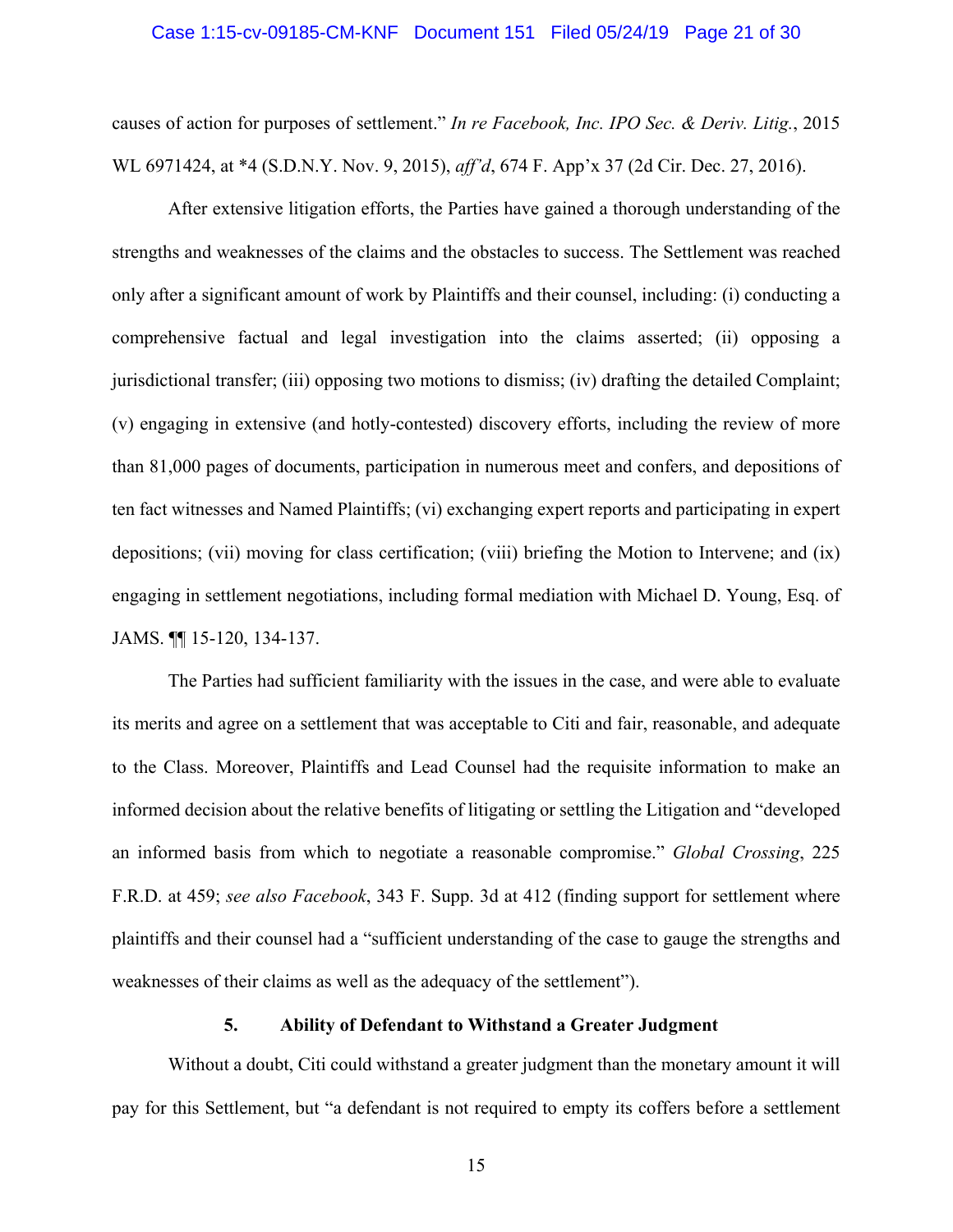### Case 1:15-cv-09185-CM-KNF Document 151 Filed 05/24/19 Page 22 of 30

can be found adequate." *Shapiro*, 2014 WL 1224666, at \*11. Further, Citi's financial wherewithal "do[es] not ameliorate the force of the other *Grinnell* factors, which lead to the conclusion that the settlement is fair, reasonable and adequate." *Id*.<sup>11</sup>

## **6. The Range of Reasonableness of the Settlement Amount in Light of the Best Possible Recovery and the Risks of Litigation**

The final two *Grinnell* factors—the reasonableness of the settlement in light of the best possible recovery and the risks of litigation—also weigh in favor of approval of the Settlement. As the Second Circuit has explained, there is "a range of reasonableness with respect to a settlement" that "recognizes the uncertainties of law and fact in any particular case and the concomitant risks and costs necessarily inherent in taking any litigation to completion." *Newman v. Stein*, 464 F.2d 689, 693 (2d Cir. 1972); *Payment Card Interchange*, 2019 WL 359981, at \*33 (in considering a settlement's reasonableness, "a court must compare the terms of the compromise with the likely rewards of litigation"); *Shapiro*, 2014 WL 1224666, at \*11 (recognizing "that the very essence of a settlement is compromise, a yielding of absolutes and an abandoning of highest hopes"). A fairness determination turns not on a "mathematical equation yielding a particularized sum . . . . but rather . . . [on] the strengths and weaknesses of the plaintiffs' case." *In re PaineWebber Ltd. P'ships Litig.*, 171 F.R.D. 104, 130 (S.D.N.Y. 1997), *aff'd*, 117 F.3d 721 (2d Cir. 1997). The Settlement—\$14.75 million in cash along with additional injunctive relief—meets this threshold.

With respect to the cash portion of the Settlement, Class Members stand to recover, on a gross basis, between roughly 21% and 24% of the Damages' Class's potential damages for the

1

<sup>11</sup> *See also Cavalieri v. Gen. Elec. Co.*, 2009 WL 2426001, at \*2 (N.D.N.Y. Aug. 6, 2009) ("The court also notes that although neither party contends that defendants are incapable of withstanding greater judgment, that does not indicate that the settlement is unreasonable or inadequate.").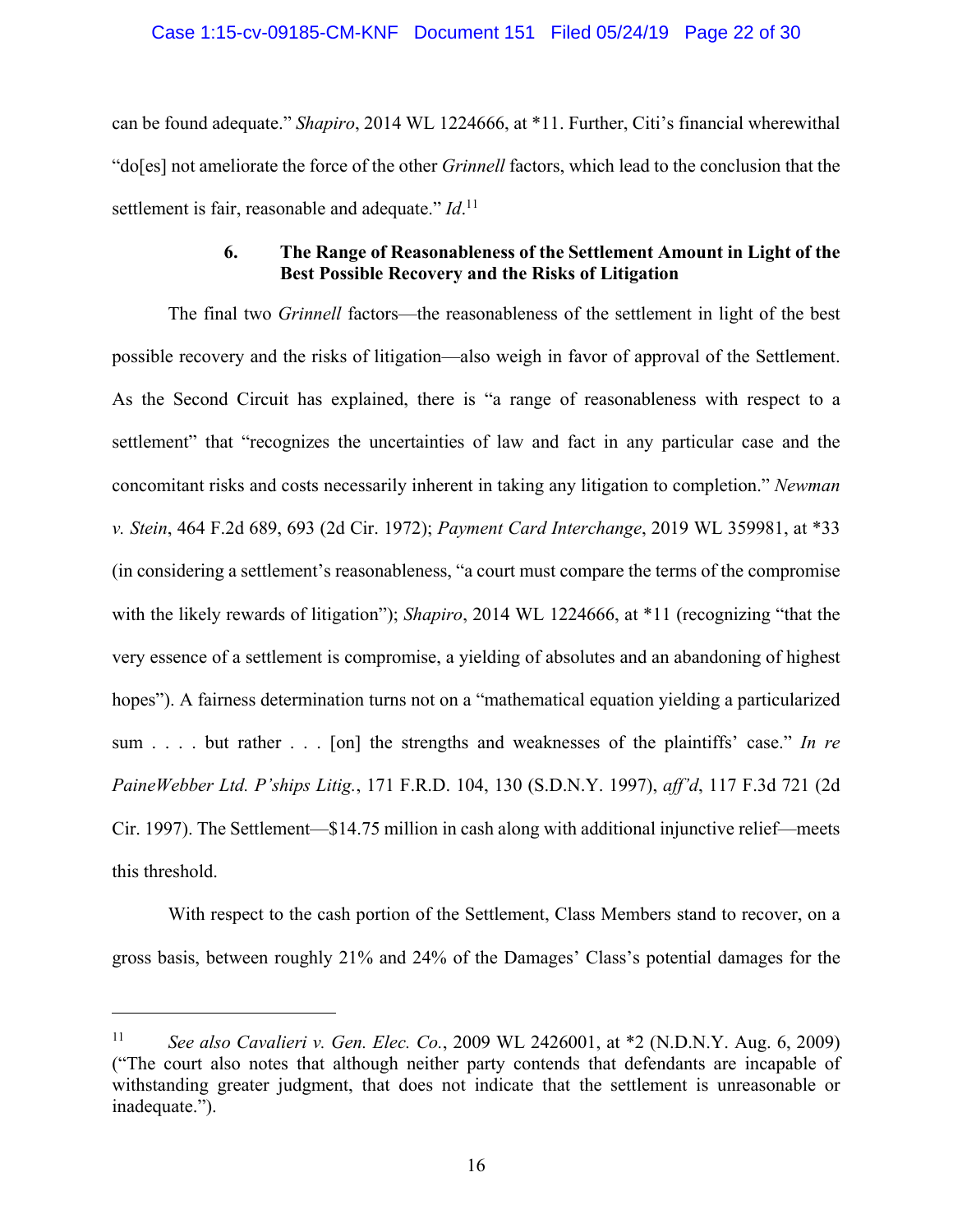## Case 1:15-cv-09185-CM-KNF Document 151 Filed 05/24/19 Page 23 of 30

twenty-one ADRs held by Plaintiffs based on the analysis of Plaintiffs' damages expert (*i.e.*, approximately \$61.9 million to \$68.8 million). As noted above, this result far exceeds the median securities class action recovery as a percentage of damages, which was 4.7% for years 1996 through 2018 in securities cases with investor losses between \$50 million and \$99 million. *See supra* n.3; *see also In re Merrill Lynch & Co., Inc. Research Reports Sec. Litig.*, 2007 WL 313474, at \*10 (S.D.N.Y. Feb. 1, 2007) (approving settlement representing approximately 6.25% of estimated damages and noting recovery was at the "higher end of the range of reasonableness of recovery in class actions securities litigations"). Additionally, for Current Holder Class Members, the Settlement provides important injunctive relief limiting the charges for Conversions. Citi's agreement to cap its charges to twenty basis points on *all* ADR conversions, not just the twentyone ADRs at issue in this Litigation, is an outstanding benefit to the Class given the average spread of over thirty basis points that Citi charged during the Class Period. The cap provides an incalculable ongoing monetary benefit to the Class and ADR investors as a whole.

In comparison, if the Litigation had continued, Plaintiffs and the Class would have faced numerous risks to obtaining a recovery providing greater benefits than the Settlement, or any recovery at all.

#### **E. The Other Rule 23(e)(2) Factors Support Final Approval of the Settlement**

Rule 23(e)(2), as amended, also considers: (i) "the effectiveness of any proposed method of distributing relief to the class, including the method of processing class-member claims;" (ii) "the terms of any proposed award of attorney's fees, including timing of payment;" (iii) any agreement made in connection with the proposed settlement; and (iv) the equitable treatment of class members. *See* Rule 23(e)(2)(C)(ii), (iii), and (iv); Rule 23(e)(2)(D). These additional considerations weigh in favor of the Settlement.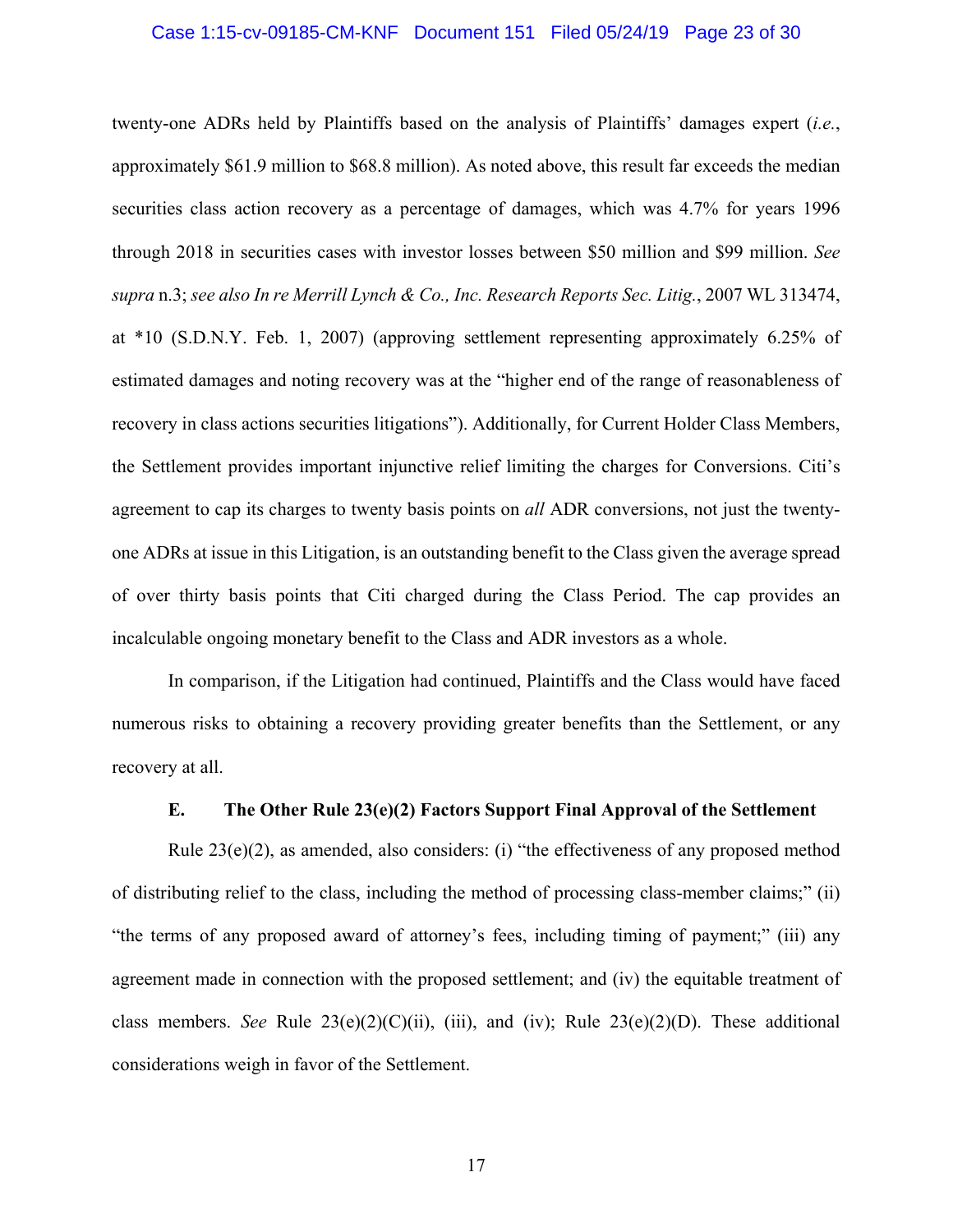#### Case 1:15-cv-09185-CM-KNF Document 151 Filed 05/24/19 Page 24 of 30

First, the cash portion of the Settlement will be allocated to (i) Registered Holder Damages Class Members and (ii) Non-Registered Holder Damages Class Members who submit valid Claim Forms. KCC will review and process all claims received, provide claimants with an opportunity to cure any deficiency in their claim or request judicial review of the denial of their claim, and will ultimately mail or wire claimants their *pro rata* share of the Net Settlement Fund as calculated under the Plan of Allocation, upon approval of the Court. This type of claims processing and method for distributing settlement proceeds is standard in securities and other class actions and is routinely found to be effective. Further, given the data negotiated for by Lead Counsel and provided by Citi's transfer agent, Registered Holder Damages Class Members do not need to file a claim in order to be eligible to receive a distribution from the Settlement—an additional benefit of the Settlement. And, none of the settlement funds will revert to Citi.<sup>12</sup>

Second, the relief provided for the Class in the Settlement is also adequate when considering the terms of the proposed award of attorneys' fees. As discussed in the accompanying Fee Memorandum, the requested attorneys' fees of 33⅓% of the Settlement Fund, to be paid upon approval by the Court, are reasonable in light of the efforts of Plaintiffs' Counsel and the risks in this Litigation. Of particular note, the approval of attorneys' fees is entirely separate from approval of the Settlement, and neither Plaintiffs nor Lead Counsel may terminate the Settlement based on this Court's or any appellate court's ruling with respect to attorneys' fees. *See* Stipulation ¶ 36.

Lastly, amended Rule 23 asks the court to consider the fairness of the proposed settlement in light of "any agreements required to be identified under Rule 23(e)(3)." *See* Fed. R. Civ. P.  $23(e)(2)(C)(iv)$ . Here, the only such agreement (other than the Stipulation itself) is the Parties'

 $\overline{a}$ 

 $12$  The Settlement is not a claims-made settlement. If the Settlement is approved, Citi will have no right to the return of any portion of the Settlement proceeds based on the number or value of Claims submitted. *See* Stipulation ¶ 12.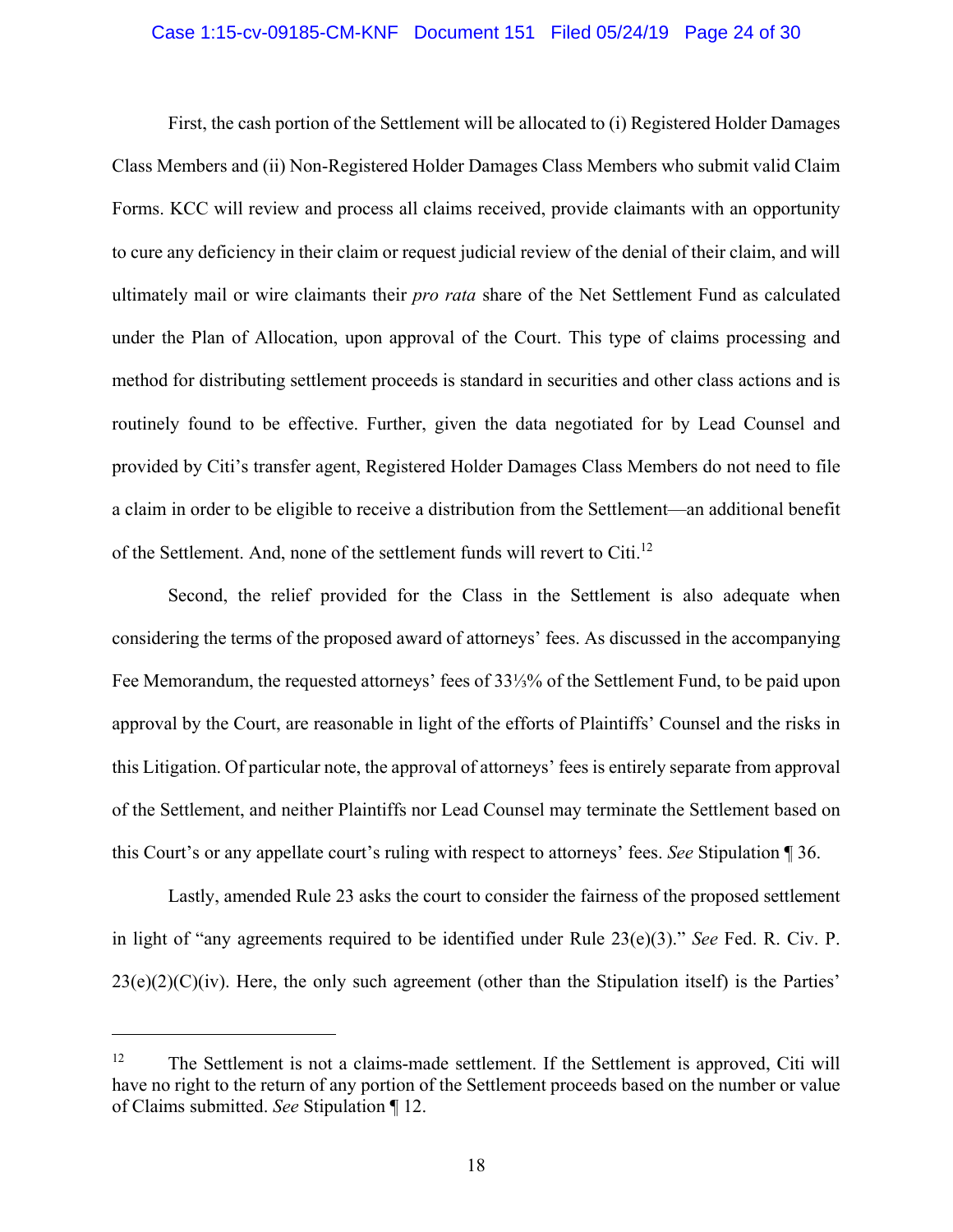## Case 1:15-cv-09185-CM-KNF Document 151 Filed 05/24/19 Page 25 of 30

confidential Supplemental Agreement, which sets forth certain conditions under which Citi may terminate the Settlement if potential Damages Class Members who meet certain criteria exclude themselves from the Class. *See* Stipulation ¶ 35. This type of agreement is standard in securities class actions and has no negative impact on the fairness of the Settlement.<sup>13</sup>

## **F. The Settlement Treats Class Members Equitably Relative to Each Other**

The proposed Settlement treats members of the Class equitably relative to one another. As discussed below in Section III, pursuant to the Plan of Allocation, all Authorized Recipients will receive their *pro rata* share of the recovery based on the eligible ADRs they held and the cash distributions they received in connection with such holdings during the relevant time period. Additionally, members of the Current Holder Class will benefit in the same manner from the negotiated limits placed on the fees charged by Citi in connection with Conversions.

### **III. THE PLAN OF ALLOCATION WARRANTS APPROVAL**

<u>.</u>

To merit approval, a plan of allocation "must also meet the standards by which the settlement was scrutinized—namely, it must be fair and adequate." *Meredith Corp.*, 87 F. Supp. 3d at 667; *In re IMAX Sec. Litig.*, 283 F.R.D. 178, 192 (S.D.N.Y. 2012). A plan of allocation "need not be perfect"; rather, an allocation formula "need only have a reasonable, rational basis, particularly if recommended by experienced and competent class counsel." *Meredith Corp.*, 87 F. Supp. 3d at 667. Accordingly, in determining whether a plan of allocation is fair, courts look largely to the opinion of counsel. *Facebook*, 343 F. Supp. 3d at 414; *In re NASDAQ Mkt.-Makers Antitrust Litig.*, 2000 WL 37992, at \*2 (S.D.N.Y. Jan. 18, 2000).

<sup>13</sup> *See, e.g.*, *Hefler v. Wells Fargo & Co.*, 2018 WL 4207245, at \*11 (N.D. Cal. Sept. 4, 2018) ("The existence of a termination option triggered by the number of class members who opt out of the Settlement does not by itself render the Settlement unfair.").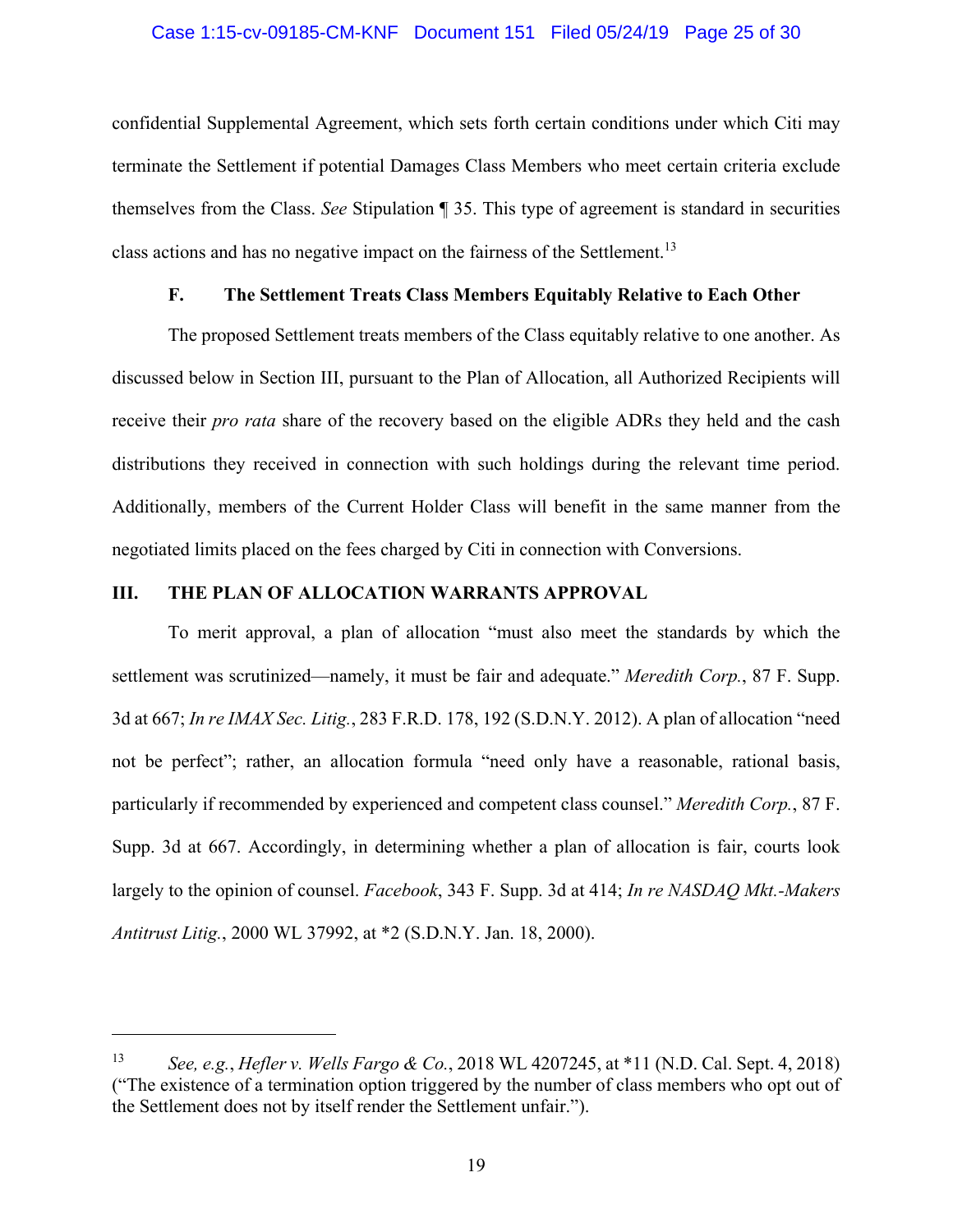#### Case 1:15-cv-09185-CM-KNF Document 151 Filed 05/24/19 Page 26 of 30

The proposed Plan of Allocation ("Plan") is designed to achieve an equitable distribution of the Net Settlement Fund among as many Damages Class Members as possible.<sup>14</sup> In developing the Plan, Lead Counsel worked with Plaintiffs' damages expert to calculate the average margin per year for each of the eligible ADRs (identified in the Appendix to the Notice), utilizing data produced by Citi concerning Conversion rates, volumes and payable dates for cash distributions for the eligible ADRs, and the amount (if any) it retained during the relevant period. ¶ 142.

The Plan will calculate a "Recognized Loss Amount Per ADR Per Year" for each eligible ADR that was held by a Damages Class Member during the relevant time period (January 1, 2006 to September 4, 2018, inclusive) and for which they received a cash distribution by multiplying the gross amount of the cash distribution received by the Damages Class Member for the eligible ADR for that year by the Average Margin Per Year for the eligible ADR as set forth in Table 1 of the Plan. The sum of each Damages Class Member's Recognized Loss Amounts Per ADR Per Year will be their "Recognized Claim," and the Net Settlement Fund will be distributed to Authorized Recipients on a *pro rata* basis based on the size of their Recognized Claim in comparison to the total Recognized Claims. ¶ 144. *See generally In re Telik, Inc. Sec. Litig.*, 576 F. Supp. 2d 570, 581 (S.D.N.Y. 2008) ("Pro-rata distribution of settlement funds based on investment loss is clearly a reasonable approach.").<sup>15</sup> Once KCC has processed all claims and provided Non-Registered Holder Damages Class Members the opportunity to cure any deficiencies

 $\overline{a}$ 

<sup>&</sup>lt;sup>14</sup> As noted above, Registered Holder Damages Class Members do not need to file a Claim Form in order to be eligible to receive a distribution from the Settlement. KCC will use the holding and distribution information provided by Citi's transfer agent to calculate their claims.

<sup>&</sup>lt;sup>15</sup> As set forth in the Plan, in no case shall the Plan result in the payment of more than  $100\%$ of a Damages Class Member's alleged damages (inclusive of alleged interest), as calculated by Professor Brown in his expert report dated June 30, 2017 ("Calculated Damages"). To the extent the Plan would result in the payment of more than 100% of a Damages Class Member's Calculated Damages, any amount in excess of 100% of the Calculated Damages shall be reallocated to other Authorized Recipients.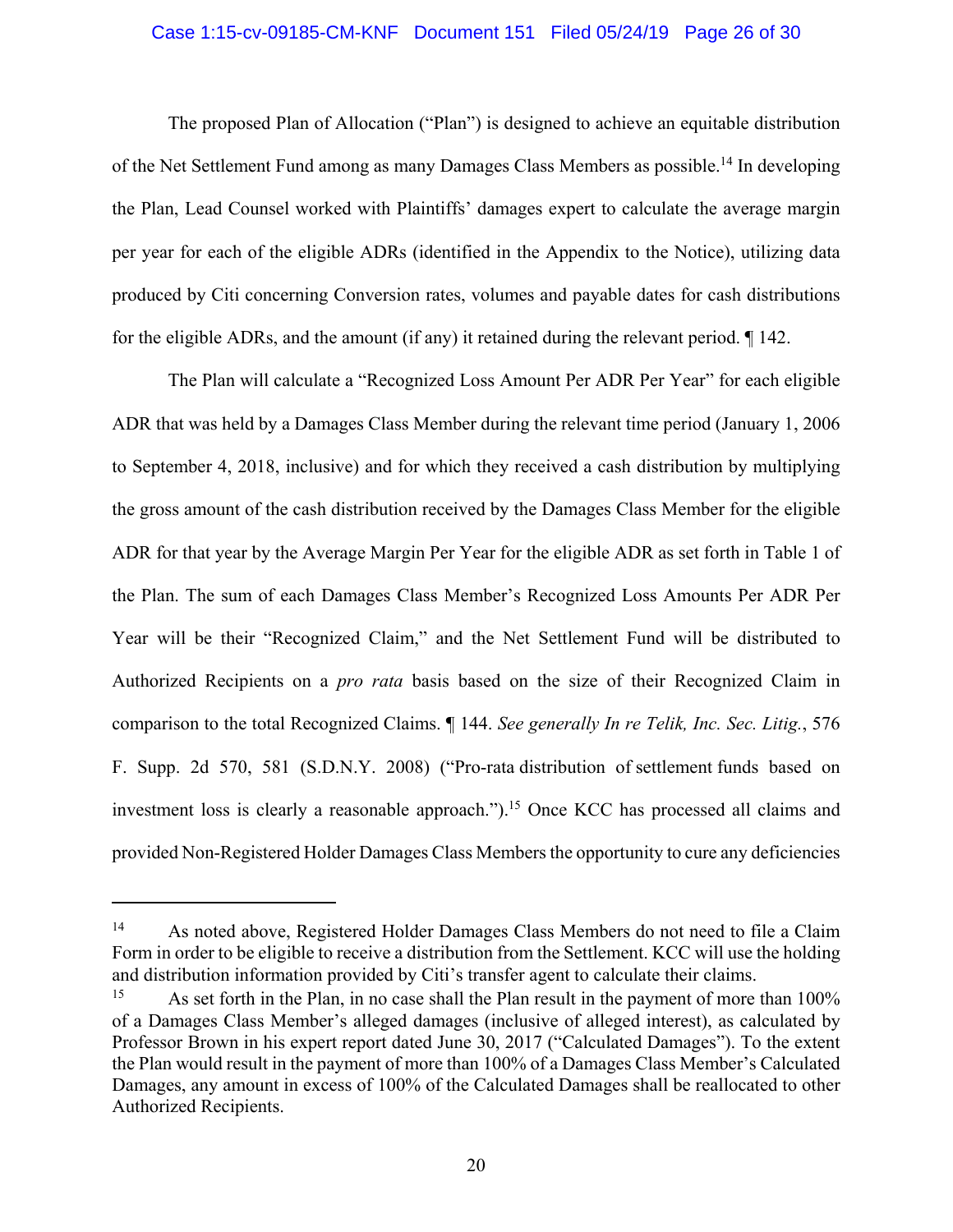in their claims or challenge the rejection of their claims, Lead Counsel will seek authorization from the Court to distribute the Net Settlement Fund to Authorized Recipients. ¶ 145.

Here, the Plan has a "reasonable, rational basis," and is the product of careful consideration by Lead Counsel, who are experienced and sophisticated in managing and resolving complex class actions, and their expert. Thus, the Plan should be approved.

### **IV. THE NOTICE OF SETTLEMENT SATISFIES DUE PROCESS REQUIREMENTS AND IS REASONABLE**

Plaintiffs have provided the Class with notice of the Settlement that satisfies all the requirements of Rule 23(e) and due process, which require that notice of a settlement be "reasonable"—*i.e.*, it must "fairly apprise the prospective members of the class of the terms of the proposed settlement and of the options that are open to them in connection with the proceedings." *Visa*, 396 F.3d at 114 (noting "[t]here are no rigid rules to determine whether a settlement notice to the class satisfies constitutional or Rule 23(e) requirements"); *see also In re Merrill Lynch & Co., Inc. Research Reports Sec. Litig.*, 246 F.R.D. 156, 166 (S.D.N.Y. 2007) ("Notice need not be perfect, but need be only the best notice practicable under the circumstances, and each and every class member need not receive actual notice, so long as class counsel acted reasonably in choosing the means likely to inform potential class members."). Both the substance of the notice and the method of its dissemination to the Class satisfied these standards.

Given the unique characteristics of the Class here, Lead Counsel retained two administrators to ensure that notice of the Settlement was sufficiently provided to Class Members. In accordance with the Notice Modification Order, KCC mailed Postcard Notices via first-class mail to all Registered Holder Damages Class Members identified by Computershare. KCC also posted the long-form Notice, Claim Form, and other relevant documents on a website developed for the Settlement (www.CitibankADRSettlement.com), and manages a call center to respond to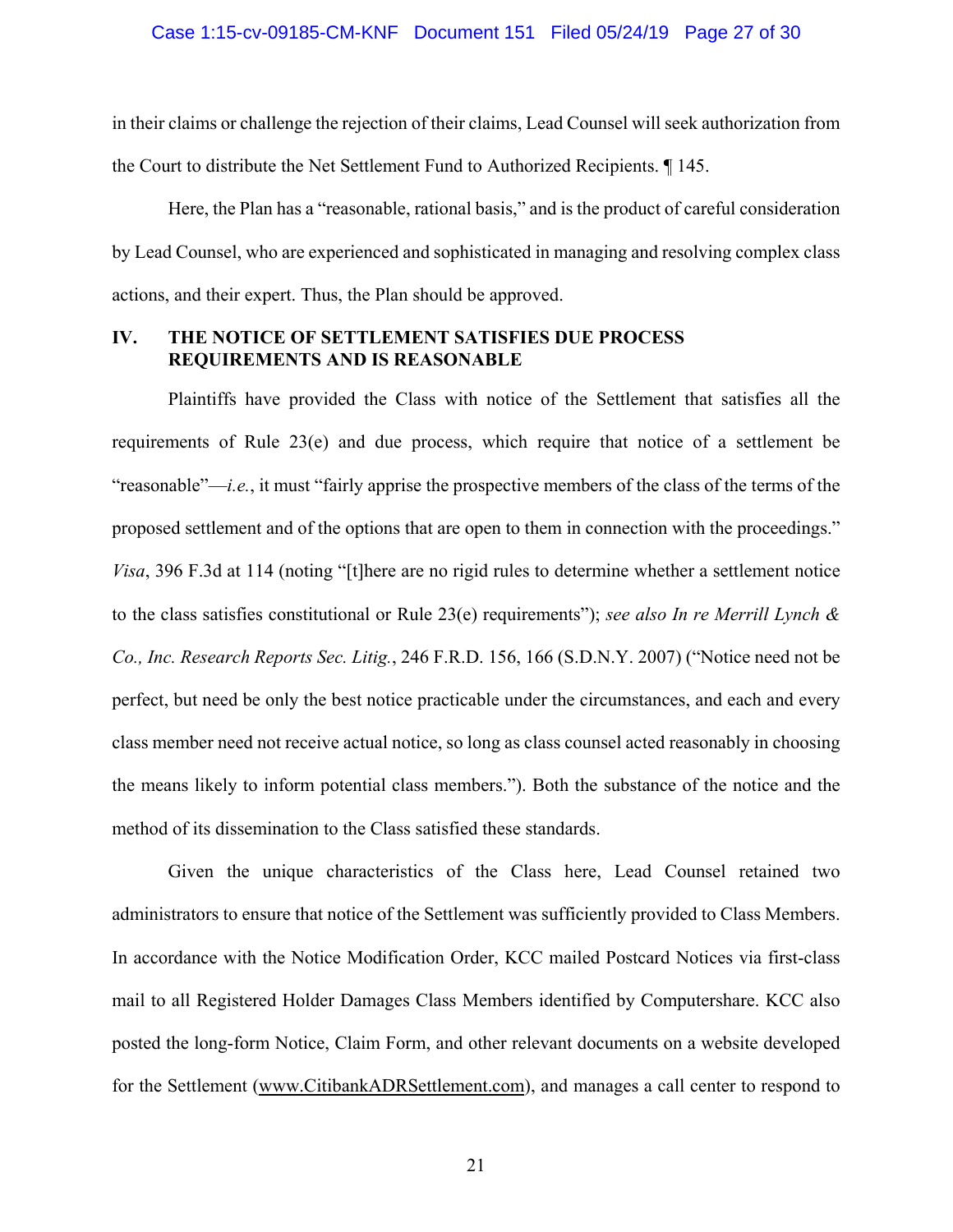#### Case 1:15-cv-09185-CM-KNF Document 151 Filed 05/24/19 Page 28 of 30

Class Member inquiries. Ex. 1, ¶¶ 2-12. Likewise, HF Media coordinated an extensive media and Internet-based notice campaign in which, over an eighty-two day duration, the Summary Notice was published in seven magazines, three newspapers, and investment e-newsletters, as well as transmitted over *PR Newswire*, and banner ads were served over a variety of business, news and investment websites, and across social media platforms. Ex. 2, ¶¶ 15-44. Additionally, utilizing cutting-edge technology, HF Media was able to match a large portion of the physical mailing addresses provided in response to KCC's initial nominee outreach efforts to IP addresses in order to directly serve ads on Class Members on multiple occasions. Ex. 2,  $\P$   $\P$  36-37.<sup>16</sup>

The Postcard Notice, Summary Notice, and banner ads directed recipients to the websites and the long-form Notice for additional information. These various methods of notice, in combination with the long-form Notice, provide all of the necessary information for Class Members to make an informed decision regarding the Settlement. Specifically, the Notice informs Class Members of, among other things: (1) the nature of the Litigation; (2) the definition of the Class; (3) the claims and defenses asserted; (4) the right of a Class Member to enter an appearance through an attorney if it so desires; (5) the right of a Class Member to be excluded from the Class; (6) the right of a Class Member to object to any aspect of the Settlement; (7) the time and manner for requesting exclusion or objecting; (8) a description of the terms of the Settlement; (9) the binding effect of the Settlement on Class Members that do not elect to be excluded; and (10) the date and time of the Final Approval Hearing. *See* Fed. R. Civ. P. 23(c)(2)(B). The Notice also

 $\overline{a}$ 

<sup>&</sup>lt;sup>16</sup> As noted in the Advisory Committee Notes to the 2018 amendments to Rule 23, "Instead of preferring any one means of notice, . . . the amended rule relies on courts and counsel to focus on the means or combination of means most likely to be effective in the case before the court." As further noted, "[Rule 23 (c)(2)(B)] does not specify any particular means as preferred."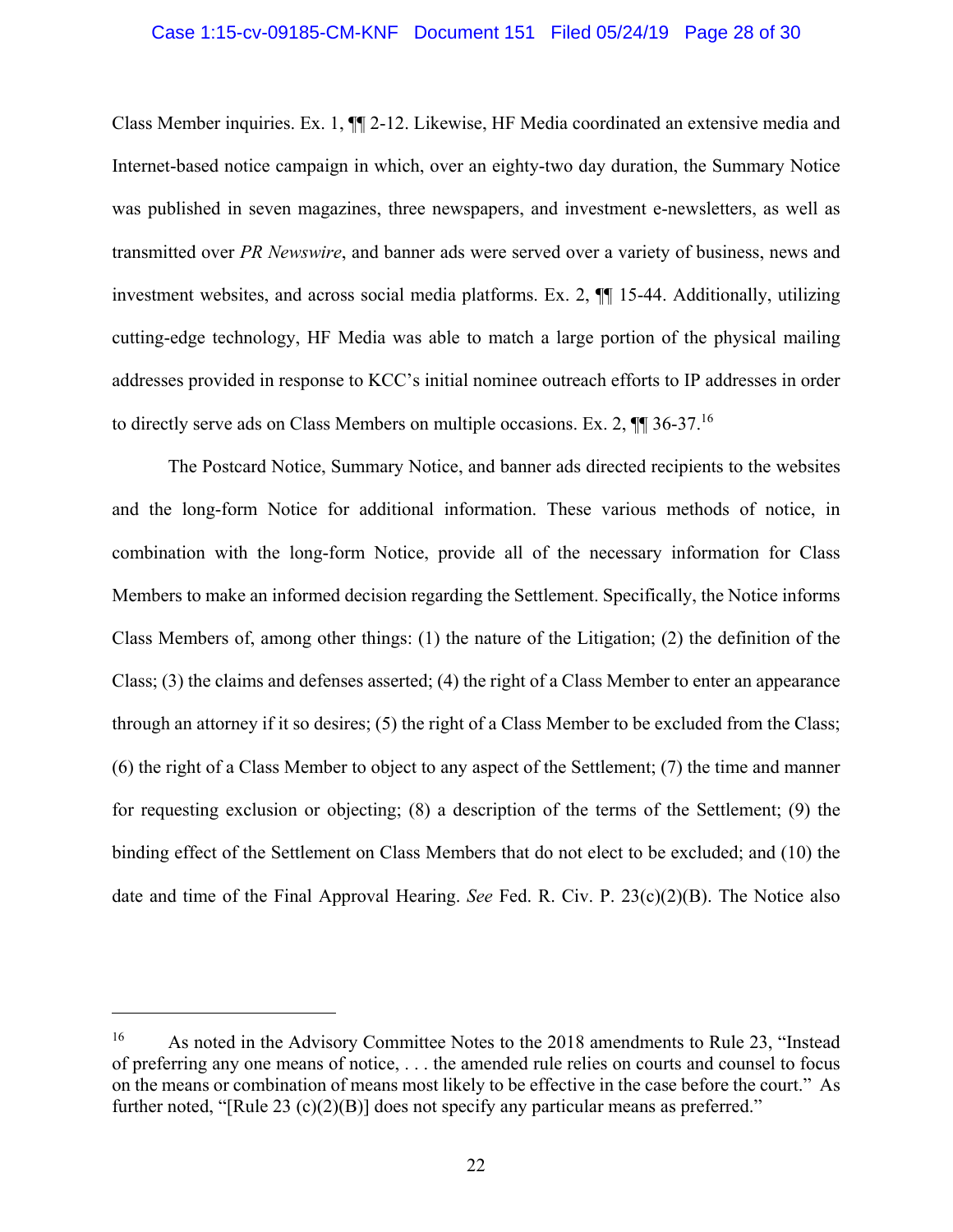## Case 1:15-cv-09185-CM-KNF Document 151 Filed 05/24/19 Page 29 of 30

advises that Lead Counsel will apply for attorneys' fees in an amount not to exceed 33⅓% of the Settlement Fund as well as Litigation Expenses, including Service Awards to Plaintiffs.

This combination of individual first-class mail to those Class Members who could be identified with reasonable effort (*i.e.*, the Registered Holder Damages Class Member) combined with an extensive media and Internet-based campaign was "the best notice . . . practicable under the circumstances." Fed. R. Civ. P. 23(c)(2)(B); *see, e.g.*, *Dornberger v. Metro. Life Ins. Co.*, 203 F.R.D. 118, 123–24 (S.D.N.Y. 2001) (approving notice plan and concluding that "reasonable efforts were taken to notify all members of the class" where part of the class received direct mail notice and part of the class was covered by publication notice).<sup>17</sup>

### **V. THE COURT SHOULD CERTIFY THE CLASS**

 $\overline{a}$ 

In presenting the Settlement to the Court for preliminary approval, Plaintiffs requested provisional certification of the Class for settlement purposes so that notice of the Settlement, the Final Approval Hearing, and the rights of Class Members to request exclusion, object or submit Claim Forms could be issued. In its Preliminary Approval Order, the Court provisionally certified the Class for settlement purposes. *See* ECF No. 134, ¶¶ 6-8 (analyzing how the Litigation satisfies each element for class certification). Nothing has changed to alter the propriety of the Court's provisional certification and, for all the reasons stated in the Memorandum of Law in Support of Plaintiff's Unopposed Motion for Preliminary Approval of Proposed Class Action Settlement

<sup>17</sup> *See also Spann v. J.C. Penney Corp.*, 314 F.R.D. 312, 330 (C.D. Cal. 2016) (approving notice program that "utilizes a combination of individual notice to known class members in the form of Email Notices and Post–Card Notices and a schedule of publication notices in English and Spanish in magazines, on certain internet networks, on Facebook, and in a press release" and for which, according to notice expert, "the notices will reach 75% of targeted potential class members, on average, 2.3 times"); *In re Platinum & Palladium Commodities Litig.*, 2014 WL 3500655, at \*14 (S.D.N.Y. July 15, 2014) (approving publication notice as "best practicable notice plan under the circumstances" where a "direct notice program is not feasible" for part of the settlement class).